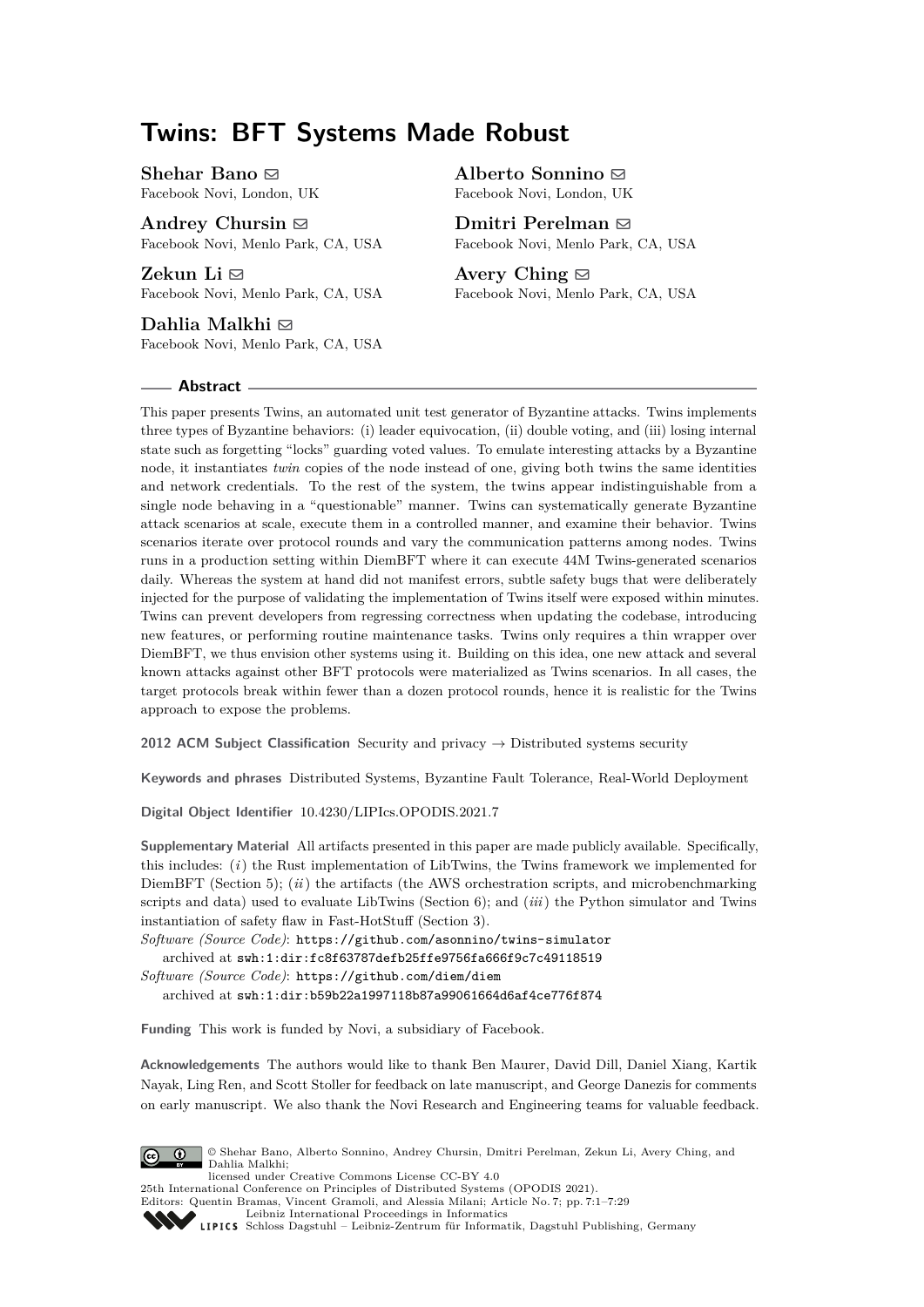#### **7:2 Twins: BFT Systems Made Robust**

### **1 Introduction**

Byzantine Fault Tolerant (BFT) protocols introduced in the seminal work of Lamport et al. [\[19\]](#page-16-0) are designed to withstand attacks or arbitrary malfunction of internal nodes. However, creating Byzantine attacks in order to validate a BFT system is challenging: (*i*) Byzantine behavior is unconstrained and (*ii*) developers may be tainted by what they think that the system is designed to tolerate. Last, as a pragmatical consideration, developing code that implements Byzantine attacks might be risky.

This paper introduces Twins, a principled approach for effectuating Byzantine attacks on BFT systems and examining their behavior. Instead of coding incorrect behavior, Twins creates faulty behavior testing from the correct behavior itself, simply by duplicating **correct and unmodified** node behavior. This works as follows.

Twins creates a "faulty" nodes by deploying two (or generally, *k*) instances, both having the same credentials/signing-keys but running autonomously. Thus, for example, both nodes can send messages in the same protocol round, but these messages will carry conflicting proposals or votes; to the rest of the system, this twins behavior will appear indistinguishable from an equivocating behavior by a single node. In another example, one twin may send a vote in one round, and its twin will "forget" it has voted in the next round; again, to the rest of the system, this will appear indistinguishable from a single node violating safety rules.

Twins is based on the insight that most interesting Byzantine attacks are internal and leverage knowledge of the expected behavior of participants, hence they go unnoticed. In particular, Twins foregoes trivial attacks such as sending semantically invalid messages, or sending a message without justification. Thus, leveraging existing code, Twins can automatically cover material Byzantine behaviors. Indeed, Section [3](#page-4-0) demonstrates one new, and several known, attacks on BFT protocols materialized as Twins attacks. Crucially, in all cases, protocols break within fewer than a dozen protocol steps, hence Twins successfully exposes them. Note that Twins scenarios systematically iterate over protocol rounds and vary the communication patterns among nodes. While inherently exponential, in the above attacks, it took Twins only minutes to discover protocol flaws that in some cases, took the community decades to surface.

Twins has been incorporated into a production setting, DiemBFT [\[13\]](#page-16-1), in which Twins can execute 44M Twins-generated scenarios daily. Whereas the system at hand did not manifest errors, subtle safety bugs that were deliberately injected for the purpose of validating the implementation of Twins itself were exposed within minutes. Twins can prevent developers from regressing correctness when updating the codebase, introducing new features, or performing routine maintenance tasks.

**Twins & attacks on BFT replication.** Twins arises in the context of BFT replication protocols. In this domain, several worrisome safety and liveness vulnerabilities were exposed recently [\[1,](#page-16-2) [23\]](#page-17-0) in both known protocols [\[22,](#page-17-1) [17\]](#page-16-3) and in new ones [\[2\]](#page-16-4). One reason that BFT replication lends itself well to analysis via Twins is as follows. A common paradigm underlying practical BFT replication protocols is a view-by-view design. Each view is driven by a designated leader proposing to the nodes and going through voting rounds by the nodes. If a leader is successful, a consensus decision is reached in the view. If not, nodes give up after a timeout and move to the next view. Transitioning to the new view/leader is tricky: A new leader must discover if the previous leader was successful, but it may be able to communicate only with a subset of the nodes. The transition logic turns out to be the source of problems in all the above cases, hence exposing the flaw requires only one or two leader rotations.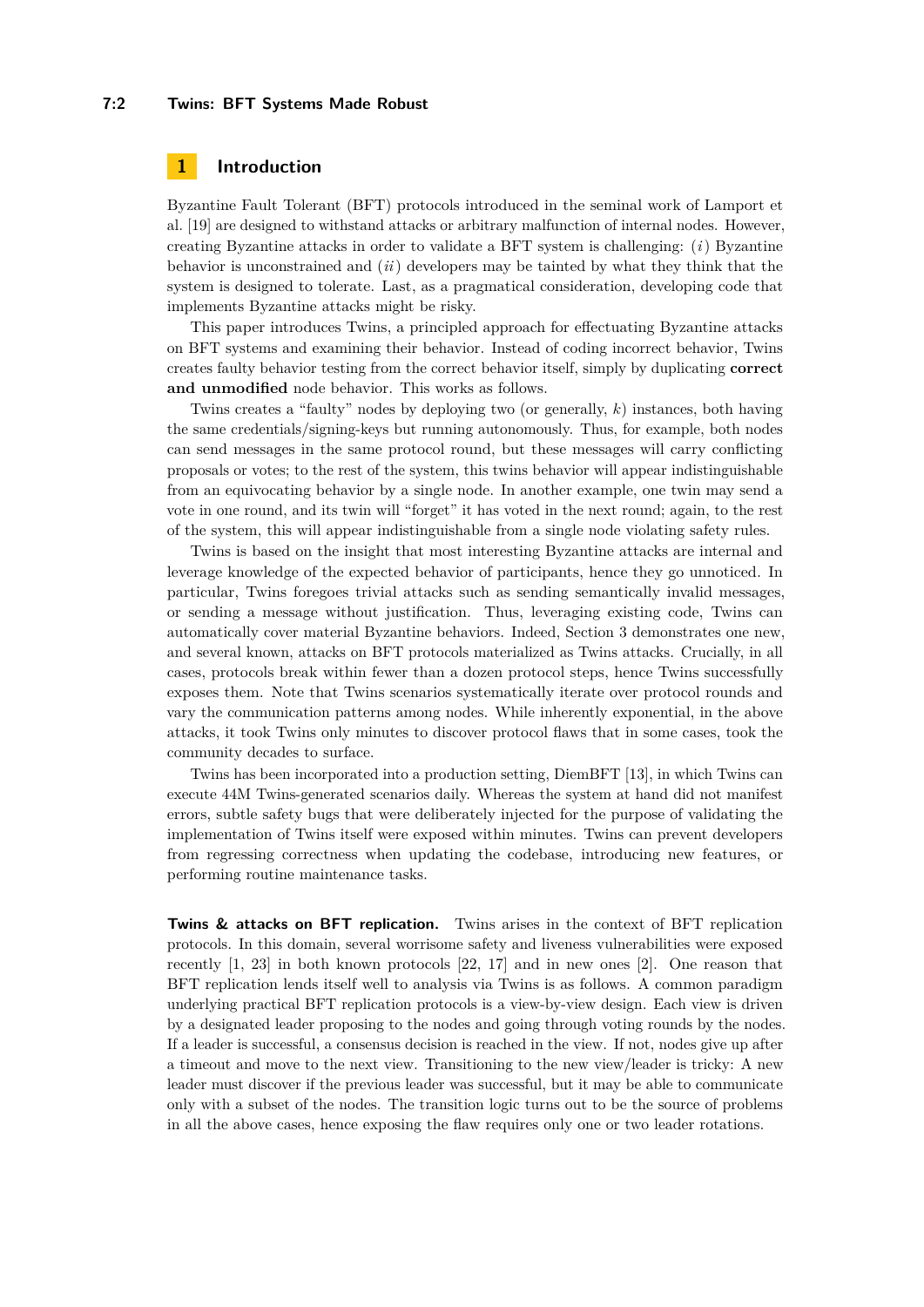**Twins implementation.** Twins effectuates a Byzantine attack by a Byzantine node via instantiating *twin* copies of the node instead of one, giving both twins the same identities and network credentials. To the rest of the system, the twins appear indistinguishable from a single node behaving in a "questionable" manner. Twins minutely interacts with existing code to control message delivery and schedule various coarse-steps such as protocol rounds. It is practical to deploy in real systems as it uses existing node code, easily keeping up with an evolving software project.

We built an attack generator based on the Twins approach in the DiemBFT open-source project, the BFT replication core of the Diem payment system [\[13\]](#page-16-1). Implementing Twins in DiemBFT consists of two principal parts.

The first is a *scenario executor* that deploys a network configuration where some nodes have twins. The scenario executor hides twins behind a thin multiplexing wrapper; to the rest of the system, each pair of twins appear as a single entity. The scenario executor controls the scheduling of message deliveries according to a prescribed scenario. This is accomplished through a transport emulator in the DiemBFT repository called *Network Playground*.

The second part is a *scenario generator*. The scenario generator enumerates scenarios by varying the number of nodes and the message delivery schedule, then feeding the scenarios to the scenario executor. We describe in the paper several strategies for drastically reducing the number of scenarios through aggressive trimming of symmetrical scenarios. Among these strategies, one minimally "opens" the DiemBFT implementation and lets the scenario executor determine when a node acts as a leader in the consensus protocol. This removes duplicate scenarios that differ only in their leaders. Another strategy may allow only faulty nodes to become leader. Section [6](#page-11-0) reports on our experience with Twins in DiemBFT.

**Coverage.** What attacks does the Twins approach capture? Developing a rigorous theory that answers this question is an intriguing question left for future work. Here, we provide anecdotal evidence of coverage in three forms:

- **(i)** Section [2](#page-3-0) brings intuition and experience of several decades of work in the field. There are only a handful of ways in which a Byzantine attacker can materially deviate from the safety rules imposed by its protocol. For example, it can equivocate and send different proposals to different groups of recipients, or it can pretend it did not send/receive a message and propose or vote in a manner that conflicts with such a message.
- **(ii)** Evaluating within the DiemBFT production system Section [6](#page-11-0) provides compelling validation of the Twins approach. Whereas the system at hand did not manifest errors, self-injected subtle safety bugs – for the purpose of validating the implementation of Twins itself – were exposed within minutes. In particular, we created a simple safety-violating setting by deploying  $f + 1$  (instead of f) nodes with Twins, which led to an expected consistency violation within seconds. We further injected three subtle logical bugs, which only slightly deviated from the original specification. In all three cases, with only *f* twins (faults), Twins successfully exposed safety violations.
- **(iii)** Section [3.1](#page-4-1) shows how Twins can instantiate a safety violation in a new protocol described in a recent manuscript [\[15\]](#page-16-5). This highlights the importance of systematically analyzing the properties of BFT protocols using Twins to expose subtle flaws. Section [3](#page-4-0) reinstates several known attacks on BFT protocols using the Twins approach. These attacks cover a broad spectrum of vulnerabilities, e.g., safety, liveness, timing, and responsiveness.

In some protocol steps, a node may wait for messages to determine its next action. Under Twins, the node is forced to act according to the messages it received, as if the node provided a justification for each step in form of the history of messages it received. Deviating from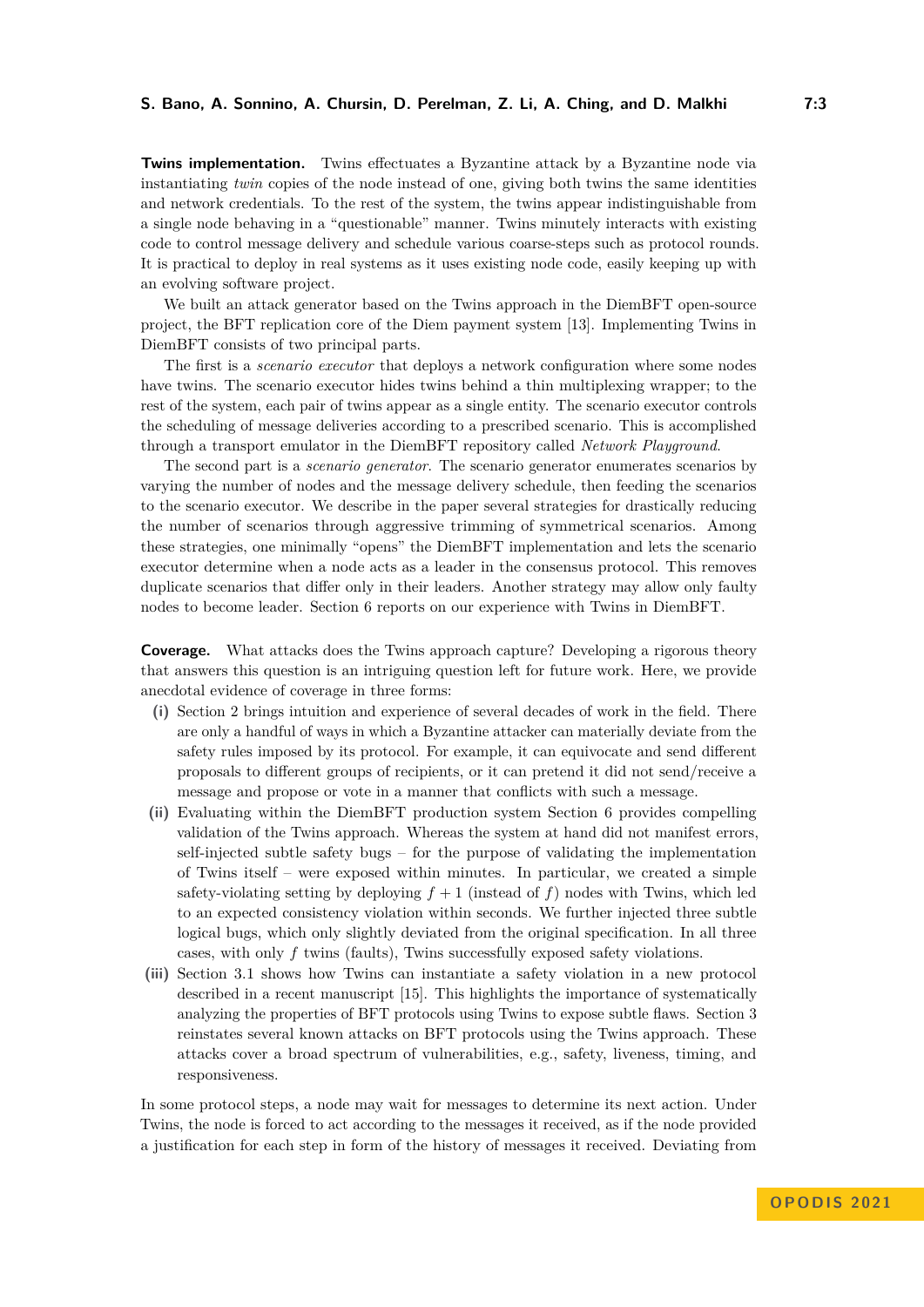#### **7:4 Twins: BFT Systems Made Robust**

this behavior was not required to reinstate any of the attacks discussed in Section [3,](#page-4-0) though in principle, various deviating behaviors would not be covered by Twins. Another coverage challenge emerges in synchronous protocols because a node behavior may be based on real time. In such protocols, Twins essentially forces a node to behave in a timely manner. We tackle this case in one of the attacks investigated in Section [3](#page-4-0) and demonstrate that nonetheless, a slight adaptation of the original attack reinstates the attack in Twins. However, we do not know yet which timing attacks may not be covered. We discuss some concrete future directions in Section [8](#page-15-0) for extending Twins in the settings we explore as well as others.

### <span id="page-3-0"></span>**2 Motivating the Twins Approach**

We open this section with a quick primer on the Byzantine Fault Tolerant (BFT) replication problem, and describe the notation that will be used to describe attacks through the rest of this paper. We then provide high-level intuition on why Twins is a viable approach by showing the different kinds of Byzantine behaviors that can be captured by Twins. (Concrete attacks using Twins are described later in Section [3](#page-4-0) and Section [6.1.](#page-11-1))

**BFT Replication.** The goal of BFT replication is for a group of nodes to provide a faulttolerant service through redundancy. Clients submit requests to the service. These requests are collectively sequenced by the nodes; this enables all nodes to execute the same chain of requests and hence agree on their (deterministic) output.

Except when specifically noted, we consider protocols that maintain safety against arbitrary delays in message transmissions. That is, we assume an *asynchronous network* setting. The main challenge is to drive *agreement* on a chain of requests (and their output) among all non-faulty nodes despite node failures. It is common to rely on leaders to populate the network with a unique proposal. During periods in which the leader is non-faulty and communication among the leader and non-faulty nodes is timely, this regime can drive consensus quickly. This approach is called *partial synchrony*, indicating that it maintains safety at all times and progress only during periods of synchrony.

In the Byzantine fault model, a node may crash or arbitrarily deviate from the protocol. In this setting, a BFT replication system implements a fault tolerant service via *n* nodes, of which a threshold *f < n/*3 may be Byzantine. As Byzantine behavior is defined rather vaguely, there is no principled way to evaluate BFT systems. Twins is a new approach to systematically generate Byzantine attacks. The main idea of Twins is the following: running two (generally, up to *k*) autonomous instances of a node that both use correct code and share the same identity, allows us to emulate most interesting Byzantine attacks. Two nodes share the same identity when they share the same credentials and signing keys.

<span id="page-3-1"></span>**Notation.** Nodes are represented by capital alphabets (e.g., A) and the twin of a node is represented by the same alphabet with the prime symbol (e.g., *A*′ ). When referring to a set of nodes, we enclose them in parentheses e.g., (*A, B, B*′ ). We underline a node that is serving as the leader, e.g., *A*. The adversary can delay and filter messages between nodes. We denote partitions of nodes by enclosing them in braces, e.g.,  $P_1 = \{A, B, C, D\}$  and  $P_2 = \{E, F, G\}$ , and reserve the capital letter *P* to denote them. Additionally, to show messages allowed in a given direction, we use the symbols  $\rightarrow$  and  $\leftrightarrow$ . For example,  $A \rightarrow (B, C)$  means A can send messages to *B* and *C*; similarly,  $A \leftrightarrow P_2$  means *A* can send messages to and receive messages from any node of the partition *P*2. The scenarios described below use a network configuration of 7 nodes,  $(A, B, C, D, E, F, G)$ . Byzantine nodes have twins denoted with ',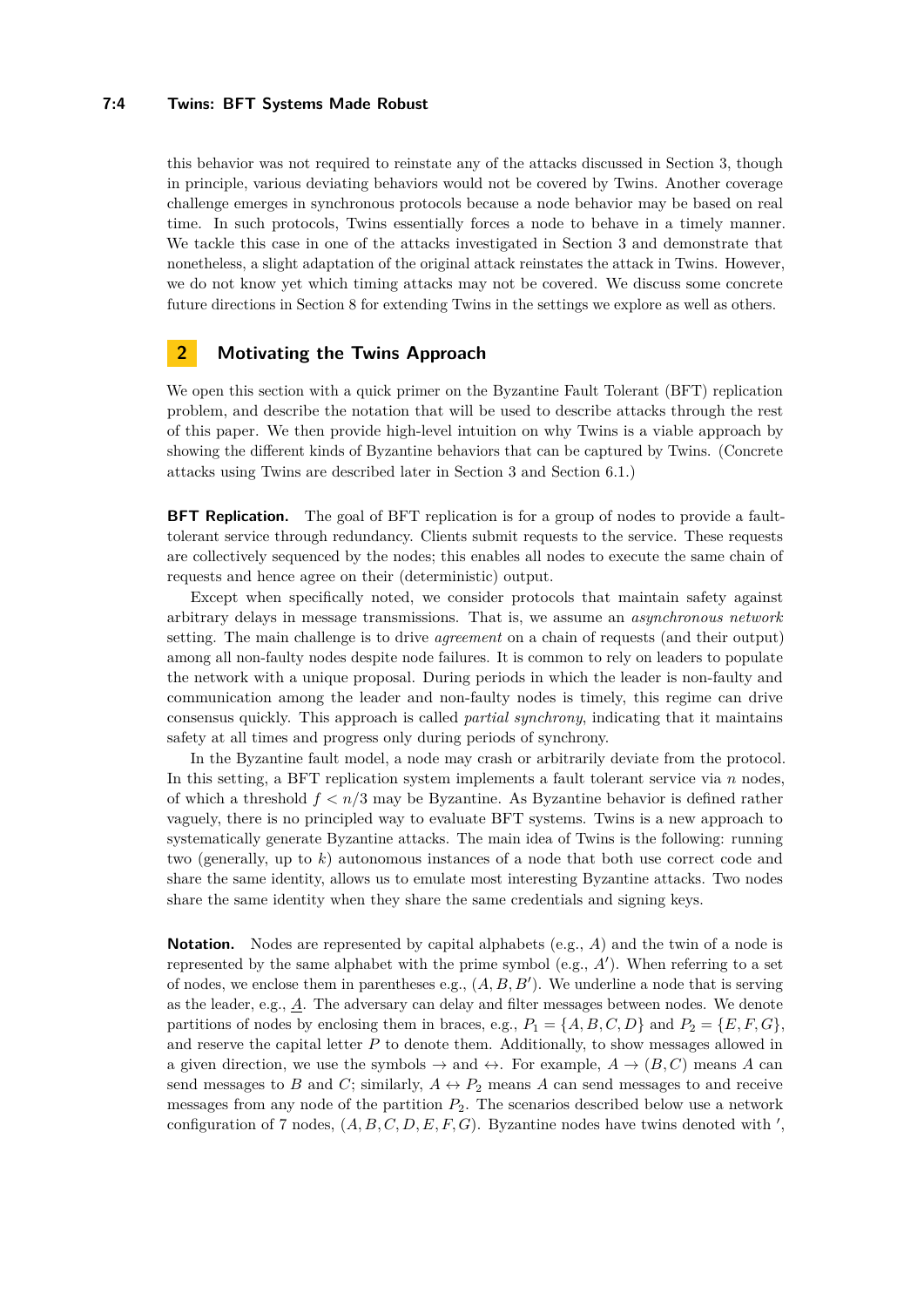as in  $F'$ ,  $G'$ . To experiment with any of the deviating behaviors described below, one can increase the number of Byzantine faults to  $f + 1$  (say  $E, F, G$  have twins  $E', F', G'$ ) and expect to see conflicting commits.

**Equivocation.** A quintessential Byzantine behavior is for a node to *equivocate*. That is, in the same step, a Byzantine node might send different messages to different recipients.

Twins covers equivocation by splitting honest nodes between two partitions, each one communicating with only one twin of each pair. For example, we can split the system into  $P_1 = \{A, B, C, D, \underline{F}\}, P_2 = \{C, D, E, \underline{F'}, G\}.$  The leader(s) *F* and *F*<sup>'</sup> execute correct leader code but nevertheless may generate conflicting proposals due to different inputs or randomness seeds. If there is a protocol flaw then these conflicting proposals could respectively commit in  $P_1$  and  $P_2$ , hence safety breaks.

**Amnesia.** An important role that nodes have in agreement protocols is *vote* for a single proposal per view. However, a Byzantine node might vote for a proposal and then "forget" that it has voted and vote again. Twins covers amnesia by letting one of the twins vote on one proposal. Since the other twin is oblivious to the vote happening, it may nevertheless – albeit executing correct code – vote on a different proposal.

More concretely, as in the scenario above, we can split the nodes into two partitions,  $P_1 = \{A, B, E, F, G\}, P_2 = \{C, D, E, F', G'\}.$  If there is a protocol flaw then this doublevoting behavior may result in conflicting commits in  $P_1$  and  $P_2$ , hence safety breaks.

**Losing internal states.** Another notable deviation for Byzantine nodes is to lose their internal state, particularly a *lock* that guards a value they voted for. Twins covers this deviation by letting one of the twins get locked on a value in one view, but in some subsequent view, bring the other twin who is ignorant that a lock exists.

More concretely, we can split the nodes into two partitions  $P_1 = \{A, B, E, F, G\}$ ,  $P_2 =$  $\{C, D, E, F', G'\}$ . In one view, the adversary relays messages only among  $P_1$ . In the next view, it switches to  $P_2$ , causing  $F', G'$  – albeit executing correct code – to ignore their "previous" actions. This can repeat any number of times. If there is a protocol flaw then conflicting proposals may commit in different views, hence safety breaks.

# <span id="page-4-0"></span>**3 Attacks Materialized in Twins**

In this section, we demonstrate one new, and several known, attacks on BFT replication protocols, expressed as Twins scenarios. We provide insight into the attacks and defer the details of all but the linear leader-replacement attack to an appendix, due to space constraints.

### <span id="page-4-1"></span>**3.1 New Attack**

Fast-HotStuff [\[15\]](#page-16-5) is a new protocol, described in a recent manuscript. It is similar to HotStuff [\[32\]](#page-17-2), except with a 2-phase commit rule. The safety violation we reveal using Twins is possible because Fast-HotStuff does not require consecutive rounds in order to commit. Specifically, Quorum Certificates (QCs) [\[32\]](#page-17-2) formed by some of the (partitioned) nodes do not reach the other nodes, resulting in two parallel branches that eventually commit two conflicting blocks. We instantiate this safety violation with Twins (using only network partitions in a network with 4 nodes and within 11 rounds). This highlights the efficacy of systematically analyzing the properties of BFT protocols via Twins to expose subtle flaws. More details are provided in Appendix [F.](#page-26-0)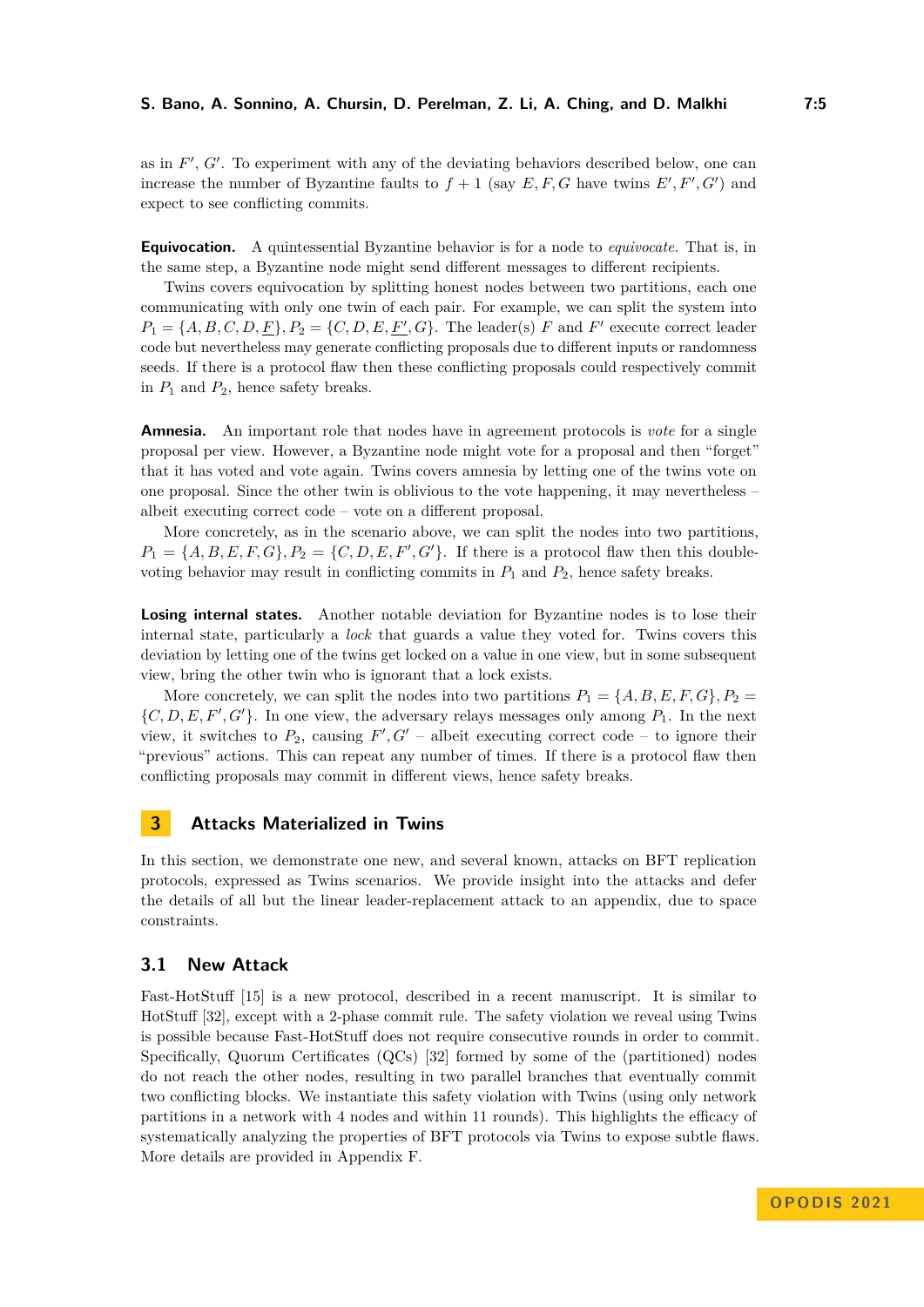#### **7:6 Twins: BFT Systems Made Robust**

We implemented the Fast-HotStuff BFT consensus algorithm in a Python simulator which we release as open source<sup>[1](#page-5-0)</sup>. The simulator then executes Twins scenarios over the algorithm.

### **3.2 Reinstated Attacks**

We present several known attacks on BFT protocols, expressed as Twins scenarios. In all cases, exposing vulnerabilities requires only a small number of nodes, partitions, rounds and leader rotations. It is worth noting that later, our evaluation (Section [6\)](#page-11-0) of LibTwins, Twins implemented for DiemBFT, shows that running an automated scenario generator (Section [4.2\)](#page-8-0) with these configurations would cover the described attacks within minutes. We did not undertake to re-implement all these protocols and apply a Twins scenario generator to them; our implementation covers only DiemBFT [\[13\]](#page-16-1).

**Safety attack on Zyzzyva.** Zyzzyva broke new ground in BFT replication with the introduction of an optimistic single phase "fast track" commit. Eleven years elapsed from its publication until a safety flaw in Zyzzyva was discovered [\[1\]](#page-16-2), during which numerous research project and systems were built on it. Twins generates a scenario that exposes the flaw with 4 nodes and two leader rotations: the first leader equivocates via a twin, and the next two leaders drop messages to/from some nodes. The details of this attack using Twins is described in Appendix [C.](#page-19-0)

**Liveness attack on FaB.** FaB [\[22\]](#page-17-1), a precursor to Zyzzyva, is a view-based protocol with an optimistic fast track. Not surprisingly, a similar problem arises in FaB due to a flawed leader replacement protocol [\[1\]](#page-16-2), albeit manifesting as a liveness bug. Twins exposes this bug in a short scenario with  $n = 4$  and three leader rotations, leading to a complete absence of leader proposals. The detailed attack using Twins is described in Appendix [D.](#page-22-0)

**Timing attack on Sync HotStuff.** *Force-Locking Attack* [\[23\]](#page-17-0) is a timing attack on a preliminary version of a synchronous BFT protocol named Sync HotStuff [\[2\]](#page-16-4) (which was subsequently updated to resist the attack). As before, Twins captures this attack with only a small system size,  $n = 5$ , and two leader rotations. However, in order to create timing attacks, Twins needs to be aware of timing information for protocol steps and messages deliveries. Extending Twins with timing data is left for future work. In the specific attack at hand, course-grain timing at fixed intervals – fewer than ten – suffice to reinstate the attack. The detailed attack using Twins is described in Appendix [E.](#page-23-0)

**Non-Responsiveness attack on linear leader-replacement.** Practical Byzantine Fault Tolerance (PBFT) [\[9\]](#page-16-6) is a seminal work that was designed to work efficiently in the asynchronous setting. Carrying the classical PBFT solution to the blockchain world, Tendermint [\[7\]](#page-16-7) and Capser [\[8\]](#page-16-8) introduced a simplified *linear* strategy for leader-replacement. However, it has been observed [\[6,](#page-16-9) [31\]](#page-17-3) that this strategy forgoes an important property of asynchronous protocols – *Responsiveness* – the ability of a leader to advance as soon as it receives messages from  $2f + 1$ nodes.[2](#page-5-1) Indeed, bringing linear leader-replacement approach into PBFT, we demonstrate a liveness attack using a Twins scenario. Lack of progress is detected by observing that two consecutive views with honest leaders whose communication with a quorum is timely do not produce a decision. We present the details of this attack using Twins in the next section.

<span id="page-5-0"></span><sup>1</sup> <https://github.com/asonnino/twins-simulator/tree/master/fhs>

<span id="page-5-1"></span><sup>&</sup>lt;sup>2</sup> Tendermint is a precursor to HotStuff [\[32\]](#page-17-2) and DiemBFT [\[13\]](#page-16-1) which operates in two-phase views, but has no Responsiveness. HotStuff/DiemBFT solve this by adding a third phase.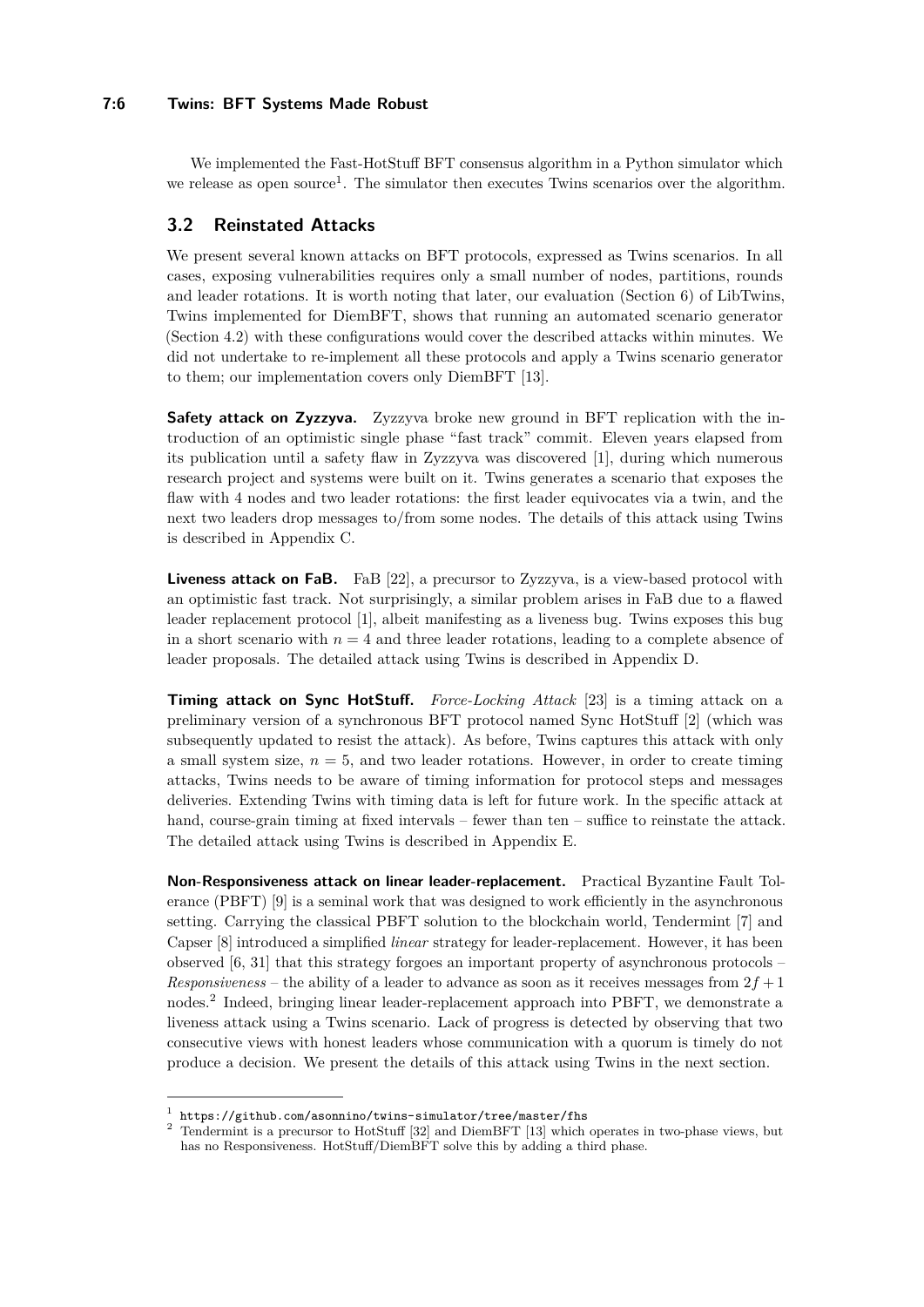### **3.3 Non-Responsiveness Attack**

We now describe in more detail the non-Responsiveness attack above on linear leaderreplacement. The seminal PBFT solution operates two-phase views. A simplified, linear leader-replacement works as follows. A leader proposes to extend the highest *quorum certificate* (QC) it knows. A QC is formed on a proposed value if it gathers  $2f + 1$  votes from nodes. Nodes vote on the leader proposal if it extends the highest QC they know. A commit decision on the leader proposal forms if  $2f + 1$  nodes form a QC, and then  $2f + 1$  nodes vote for the QC. Progress is hinged on leaders obtaining the highest QC from the system, otherwise liveness is broken.

Using the notation from Section [2,](#page-3-1) the liveness attack here uses 4 replicas  $(D, E, F, G)$ , where  $D$  has a twin  $D'$ . In the first view,  $D$  and  $D'$  generate equivocating proposals. Only *D, E* receive a QC for *D*'s proposal. The next leader is *F* who proposes to re-propose the proposal by *D*′ , which *E* and *D* do not vote for because they already have a QC for that height. Only *F* and *D'* receive a QC for *F*'s proposal. This scenario repeats indefinitely, resulting in loss of liveness. More specifically, this attack works as follows:

**View 1:** Initialize *D* and *D'* with different inputs  $v_1$  and  $v_2$ .

- Create the partitions  $P_1 = \{D, E, G\}$ ,  $P_2 = \{D', F\}$ .
- Let *D* and  $D'$  run as leaders for one round. *D* proposes  $v_1$  to  $P_1$  and gathers votes from  $P_1$  creating  $QC(v_1)$ . *D'* proposes  $v_2$  to  $P_2$  and gathers votes but not a QC.
- Create the following partitions:  $P_1 = {\underline{D}, E}$ ,  $P_2 = {\underline{D', F}}$ ,  $P_3 = {G}$ . *D* broadcasts  $QC(v_1)$ , which only reaches  $P_1$  i.e.,  $(D, E)$ .

**View 2:** Drop all proposals from *D* and *D*′ until View 2 starts.

- Remove all partitions, i.e.,  $P = \{D, D', E, \underline{F}, G\}.$
- Let  $F$  run as leader for one round.  $F$  re-proposes  $v_2$  (i.e.,  $D'$ 's proposal in the previous round) to *P*. (*D, E*) do not vote as they already have  $QC(v_1)$  for that height. *F* gathers votes from the other nodes and forms  $QC(v_2)$ .
- Create partitions  $P_1 = \{D, E\}$ ,  $P_2 = \{D', E\}$ ,  $P_3 = \{G\}$ .
- $\blacksquare$  *F* broadcasts  $QC(v_2)$ , which only reaches  $P_2$ .

**View 3:** Drop all proposals from *F* until View 3 starts.

- Create the partitions  $P_1 = \{D, \underline{E}, G\}, P_2 = \{D', F\}.$
- Let *E* run as leader for one round. *E* proposes  $v_3$  which extends the highest QC it knows,  $QC(v_1)$ . As before, *E* manages to form  $QC(v_3)$ , but as a result of a partition, the QC will only reach (*D, E*). Next, there is a view-change, *F* is the new leader, and there are no partitions. *F* proposes  $v_4$  which extends  $QC(v_2)$ , the highest QC it knows. However,  $(D, E)$  do not vote because  $v_4$  does not extend their highest QC i.e.,  $QC(v_3)$ . This scenario can repeat indefinitely, resulting in the loss of liveness.

# <span id="page-6-0"></span>**4 Systematic Scenario Generation**

Whereas the previous section demonstrated manually crafted Twins attack scenarios, this section presents a framework for systematically generating such scenarios.

Systematically and efficiently generating Twins scenarios that provide good coverage requires tailoring to the specific BFT protocol settings. We develop the Twins framework which generates and executes *scenarios* that describe the node and network configurations. Specifically, the Twins framework is comprised of two components as shown in Figure [1:](#page-7-0) (*i*) the scenario executor, and (*ii*) the scenario generator. The scenario executor runs a single scenario and generates output logs, while the scenario generator produces various scenarios that are fed to the scenario executor to check for violations. The following design goals underlie the Twins framework: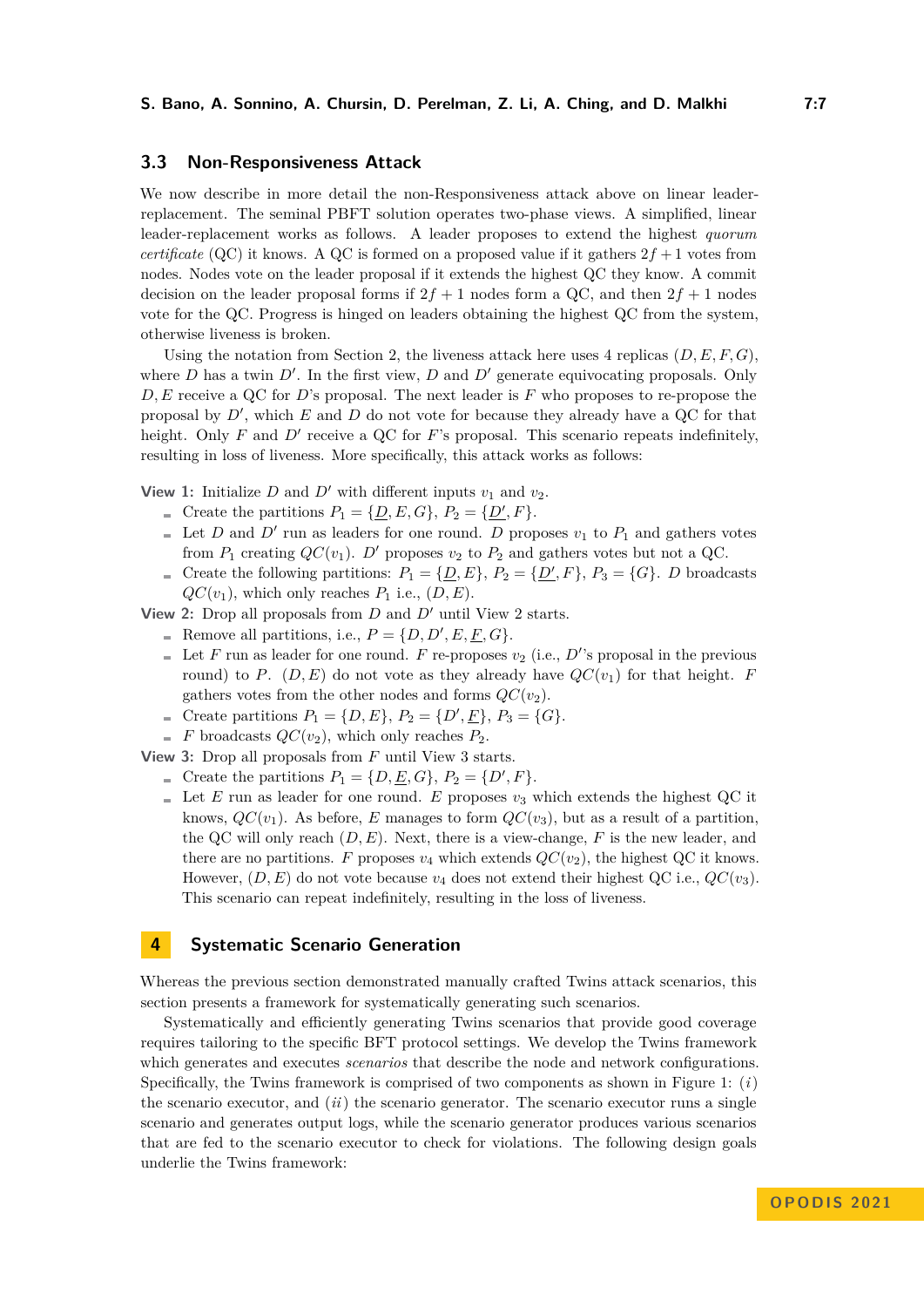#### **7:8 Twins: BFT Systems Made Robust**

<span id="page-7-0"></span>

**Figure 1** Twins high-level design.

- **Generic & Modular.** Twins is modular with respect to the particular BFT protocol im- $\sim$ plementation being analyzed, imposes as little complexity as possible on the development, and easily keeps up with code changes.
- **Parametrizable.** The network setup (i.e., the number of nodes, leaders per round, and network configuration per round) and adversarial assumptions (i.e., how many Byzantine faults are tolerated) is configurable.
- **Feasible.** Twins allows pruning duplicate scenarios in order to provide coverage of material attacks.
- **Customizable Coverage.** The coverage of scenarios, i.e., the subset of all possible  $\frac{1}{2}$ scenarios to choose for execution, is configurable by randomly sampling scenarios to run among all possible enumeration.
- **Reproducible.** Twins writes logs to persistent storage, containing sufficient information to detect and reproduce any safety violations.

Next, we describe the two main components (Figure [1\)](#page-7-0) of Twins– the scenario executor and the scenario generator– in detail.

### **4.1 Scenario Executor**

In every Twins scenario, a threshold of the nodes are "misconfigured" to have a twin instance with identical transport endpoint credential and secret keys. The Twins scenario executor gets as input a scenario consisting of a node-set, a subset of which are marked *compromised* (representing Byzantine nodes); and a round-by-round message delivery schedule. The scenario executor sets up a network of nodes with a given number of compromised nodes and per round partitions and leaders. The compromised nodes correspond to the nodes for which the scenario executor creates twins (i.e., identical instances with the same credentials and signing keys), thereby emulating misbehavior.

As mentioned above, we address BFT replication protocols that proceed in rounds initiated by a designated leader, each round representing a state transition in the protocol's state machine replicated on each node. For each round, the scenario executor creates a given network partition and assigns given leaders to the round. The scenario executor runs the BFT protocol among nodes for a pre-specified number of rounds, at the end of which, the scenario executor checks for violations. Specifically, protocol guarantees can be violated in two principal ways, safety and liveness. A safety violation is detected if two nodes commit to conflicting decisions. A liveness violation can be detected if the protocol fails to commit within a certain number of steps or a certain duration bound.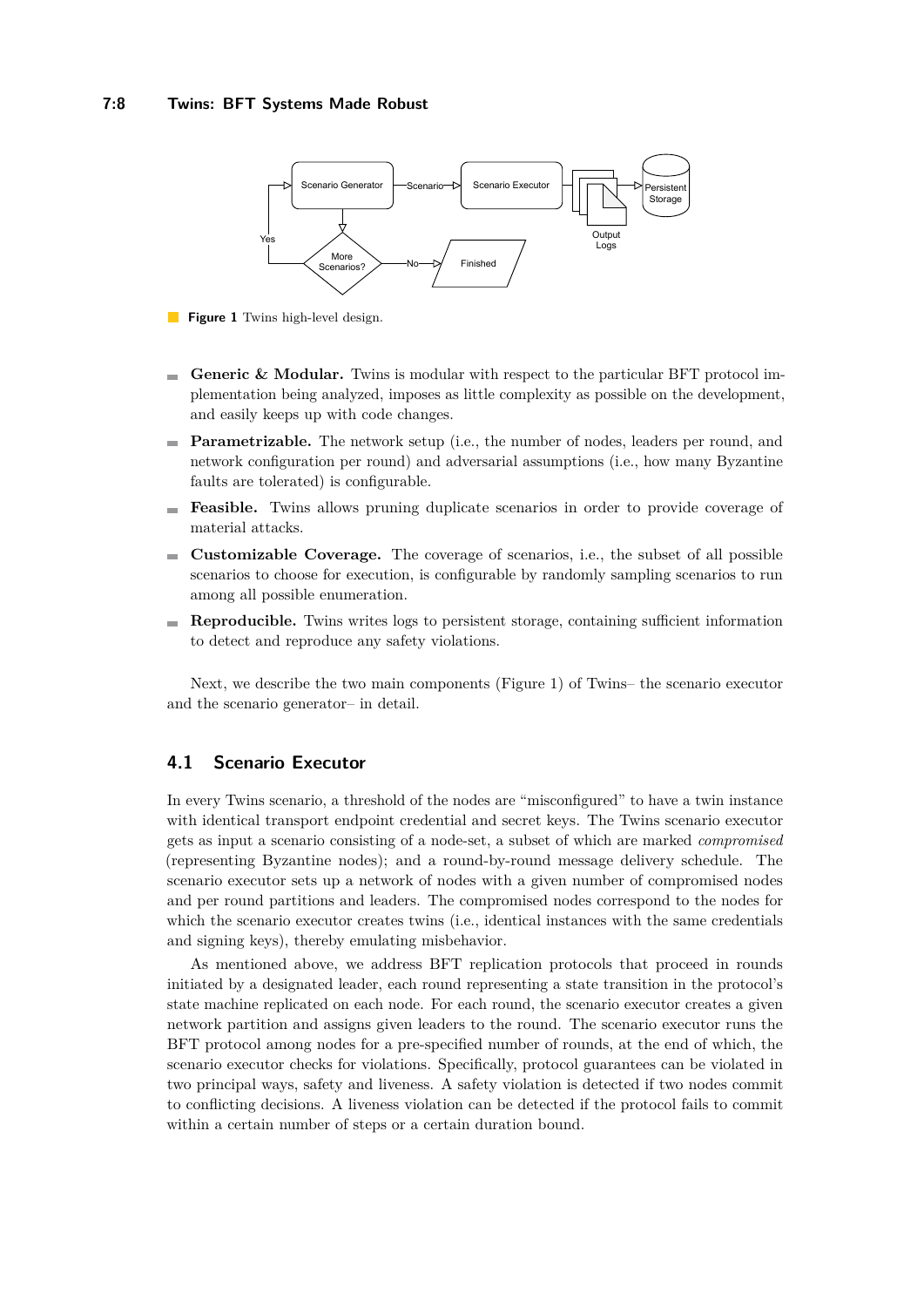### <span id="page-8-0"></span>**4.2 Scenario Generator**

We build a scenario generator of round-by-round scenarios: for each round, the scenario generator enumerates possible leaders and message delivery schedules among nodes. The scenario generator produces various scenarios to be fed into the scenario executor. Each scenario represents a unique instance of executor configuration parameters, i.e., the compromised nodes and per round network partitions and leaders. Scenarios are generated systematically as follows (see notations in Section [2\)](#page-3-1):

- **Step 1.** The scenario generator first produces the set of all possible partitions of nodes (called *partition scenarios*). For example, for a network of 4 nodes (*A, B, C, D*), possible partition scenarios (*P*) include  $\{P_1 = \{A, D\}, \{B, C\}\}\$ , and  $P_2 = \{\{A\}, \{B, C, D\}\}\$ . This problem relates to the *Stirling Number of the Second Kind* [\[27\]](#page-17-4) which enumerates the ways in which a set of *N* nodes can be divided up into *P* non-empty partitions, where *P* ranges from *N* (i.e., each node is self-isolated) to 1 (i.e., fully connected network without partitions).
- **Step 2.** Next the scenario generator assigns each partition scenario to all possible leaders i.e., the set of *N* nodes assuming any of those can be a potential leader. For example, for the example partition scenario above  $\{P_1 = \{A, D\}, \{B, C\}\}\$ for a network of nodes  $(A, B, C, D)$ , possible leader-partition combinations include  $\{A, P_1\}$ ,  $\{B, P_1\}$ ,  $\{C, P_1\}$ ,  $\{\underline{D}, P_1\}$ . Each leader-partition combination fully describes the Twins configuration required for each round.
- **Step 3.** The scenario generator lists scenarios by enumerating all possible ways in which the leader-partition pairs generated in the previous step can be arranged over *R* rounds (i.e., permutation, with or without replacement).

The scenario generator iterates over the generated scenarios linearly, and invokes the scenario executor for each scenario. For safety analysis, usually a small number of rounds (*<* 10) suffices to expose logical bugs in the protocol. Scenario generators therefore need to enumerate a reasonable number of combinations.

**Pruning scenarios.** Important to the success of the approach is for the scenario generator to avoid duplicate scenarios (e.g., in symmetry or node label<sup>[3](#page-8-1)</sup> rotation) and generate only materially different scenarios. The implementation we describe in the Evaluation section of this paper (Section [6\)](#page-11-0) employs aggressively such pruning. Certain heuristics further substantially reduce the number of scenario configurations. For example, in most safety violations the set of honest parties is split into two, hence it suffices to play with two or three partitions per round. These optimizations make it feasible to cover a broad range of meaningful scenarios. For analyzing liveness, many scenarios will obviously fail to make progress because there does not exist a super-majority quorum that has reliable and timely communication among its members. Hence, for liveness analysis the scenario generator must guarantee that eventually such a quorum exists.

**Message delays and timeouts.** We note that the scenario generator does not address message delays and timeouts, only the dropping of messages and their relative delivery order. Because the BFT protocol may employ timers, the dropping of messages implicitly implies

<span id="page-8-1"></span><sup>3</sup> Nodes can have designated roles in the protocol, referred to as *node labels*. Twins incorporates the label "leader", which is the case for standard BFT protocols. Extensions of these protocols might have further hierarchy e.g., primary and secondary leaders. This is currently not supported, but the scenario generator can be easily extended to support different node labels.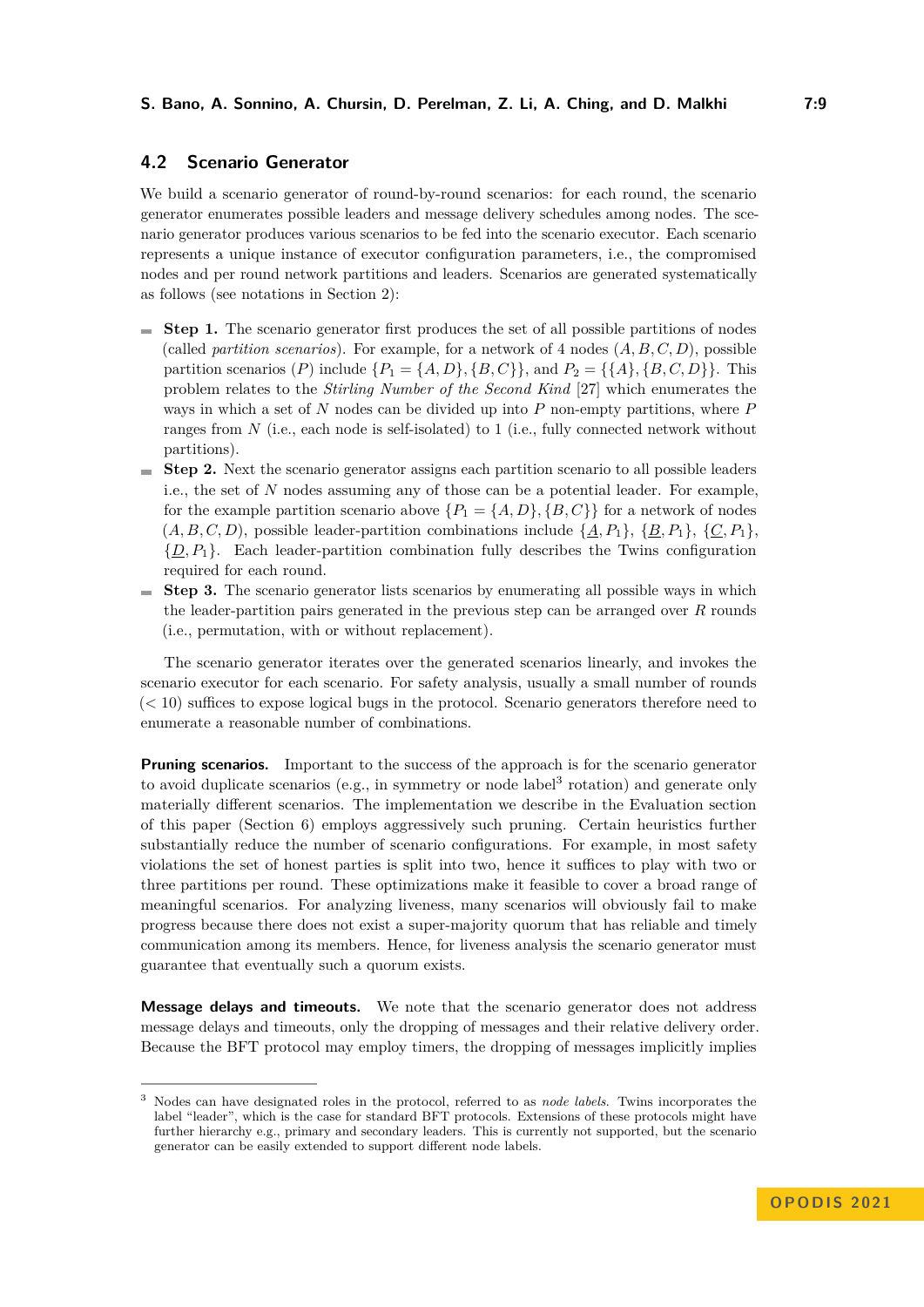#### **7:10 Twins: BFT Systems Made Robust**

<span id="page-9-3"></span>

**Figure 2** Design of DiemBFT's *Network Playground*.

that relevant endpoint incur a violation of presumed bounds on transmission delays. Future work may incorporate explicit message delays into the scenario generator to check specific timing violations and also to analyze BFT protocols in the synchronous model (Section [8\)](#page-15-0).

### <span id="page-9-0"></span>**5 Implementation**

We implemented the Twins framework for DiemBFT, which we call LibTwins. Appendix [A](#page-17-5) provides an overview of DiemBFT. As described in Section [4,](#page-6-0) an implementation consists of two principal ingredients, a scenario generator and an scenario executor (Figure [1\)](#page-7-0). We first describe the scenario executor implementation which leverages a network emulator in DiemBFT referred to as the *network playground*. We then proceed to describe the scenario generator implementation. For completeness, the Rust code and interfaces for the main functions of LibTwins, execute\_scenario and scenario\_generator, are provided in Appendix [B.](#page-19-1) We are open sourcing the Rust implementation of LibTwins<sup>[4](#page-9-1)</sup>.

### <span id="page-9-4"></span>**5.1 Scenario Executor**

The LibTwins scenario executor leverages the network emulator of DiemBFT, *network* playground<sup>[5](#page-9-2)</sup>. Network playground provides an apparatus for running single-host DiemBFT deployments, emulating a network and intercepting all messages exchanged between nodes. Scenarios can be written to manipulate the intercepted messages (e.g., by dropping certain messages) and observe node response. Figure [2](#page-9-3) shows the design of the network playground. Nodes are represented by processes run on different threads (that run the full consensus protocol), and network links between them are expressed as Rust channels that provide asynchronous unidirectional communication between threads. In DiemBFT, nodes are identified by their *Account Address* (a public key that uniquely identifies a node). Channels are associated with their respective account addresses (nodes). When a node starts a new round, it checks whether it is leader for this round; if yes, then it generates on the fly a block to propose using a mock block generator. Each call to the mock block generator produces a different block. This has important implication for LibTwins, as we require a node and its twin to propose different blocks at the same round to emulate equivocation.

The scenario executor component (Section [4\)](#page-6-0) of LibTwins is built on top of network playground. This required the following modifications and extensions to the original library:

<span id="page-9-1"></span> $^4$  <https://github.com/diem/diem>

<span id="page-9-2"></span> $^5$  [https://github.com/diem/diem/blob/master/consensus/src/network\\_tests.rs](https://github.com/diem/diem/blob/master/consensus/src/network_tests.rs)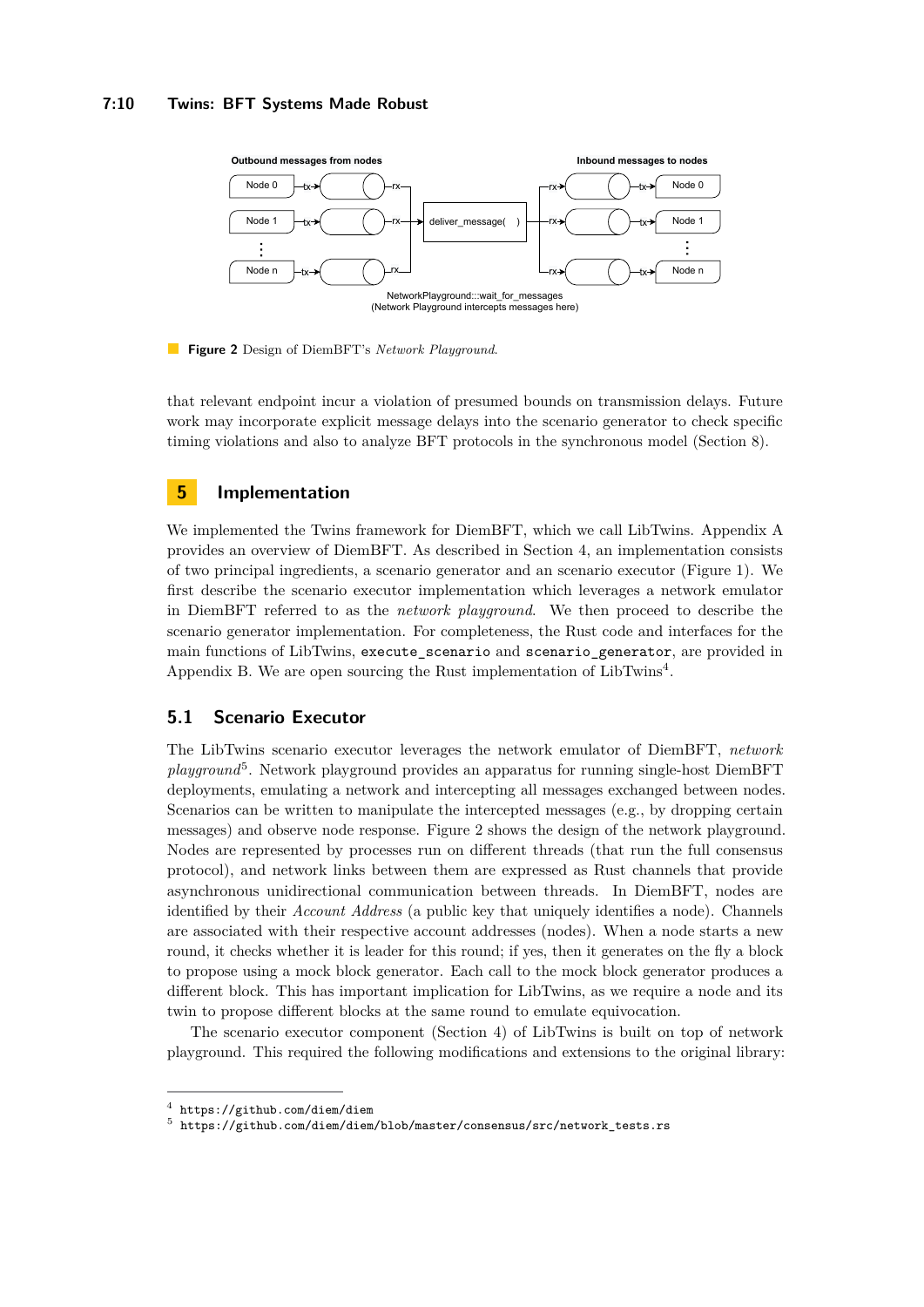- **Adding twins.** We wrote a new method to add nodes to the network that supports twins. The method takes "compromised nodes" as a parameter to refer to the nodes for which to create twins. For each target node, a duplicate instance is created with the same credentials and signing keys. Consequently, in the eyes of the other nodes the compromised node and its twin are indistinguishable.
- **Inferring rounds.** LibTwins requires to apply a number of filtering policies at the round level. Network playground does not have a notion of rounds – it only supports static configurations that remain unchanged throughout protocol execution. There is no global notion of rounds in a distributed system with partial synchrony; instead, nodes have their own view of which round they are in, which they include in their messages. We enable network playground to extract round from intercepted messages and accordingly apply filtering criteria.
- **Round-based message filtering.** Network playground allows writing rules to drop intercepted messages that meet certain criteria, i.e., messages to or from specified nodes and messages of specified types e.g., votes or proposals. LibTwins extends network playground to drop intercepted messages *per round*, which allows emulating different network partitions per round. The message dropping rules treat compromised nodes and their twins differently – the rules apply to account addresses (which uniquely identify nodes), not public keys (which are the same for a target node and its twins).
- **Deterministic multi-leader election.** DiemBFT currently uses a non-deterministic leader election algorithm. LibTwins requires leader election at a finer granularity, i.e., assigning a specified leader to each round, potentially assigning multiple leaders to a round (because if a compromised node is elected as a round leader, its twins becomes leader too). We wrote a new leader election algorithm for DiemBFT that supports these requirements.

To emulate running the protocol for a given number of rounds, we approximate rounds by the number of messages emitted by nodes. Note that in a system with partial synchrony, we can only make guesses about rounds as there is no global notion of rounds. Using message-count per-round (without partitions) as an "over-guesstimate", we let the nodes vote for 3 extra rounds. Over-running a scenario has no consequence on the results of LibTwins (other than longer scenario execution time) because any safety violations would have already been detected in earlier rounds.

### <span id="page-10-0"></span>**5.2 Scenario Generator**

The scenario generator produces scenarios in three main steps. First, it generates all the possible ways in which a set of *N* nodes can be split into *P* partitions (partition scenarios). Second, it generates all possible ways in which *L* leaders can be combined with the partitions generated in the previous step. Finally, it generates all the possible ways in which the partitionleader combinations can be permuted over *R* rounds of consensus protocol execution. The scenario generator can operate in online or offline modes. In the online mode, scenarios are generated on the fly and fed to the scenario executor. The scenario generator can be configured to write the scenarios to a file. In the offline mode, the scenario generator reads previously generated scenarios from a file and feeds them to the scenario executor.

**Pruning scenarios.** A naïve enumeration of all combinations of *P* partitions, *L* leaders, and *R* rounds may explode quickly (see Table [1\)](#page-13-0). In order to constrain the number of generated scenarios in a particular run, we provide hooks to control the number of *P* partitions,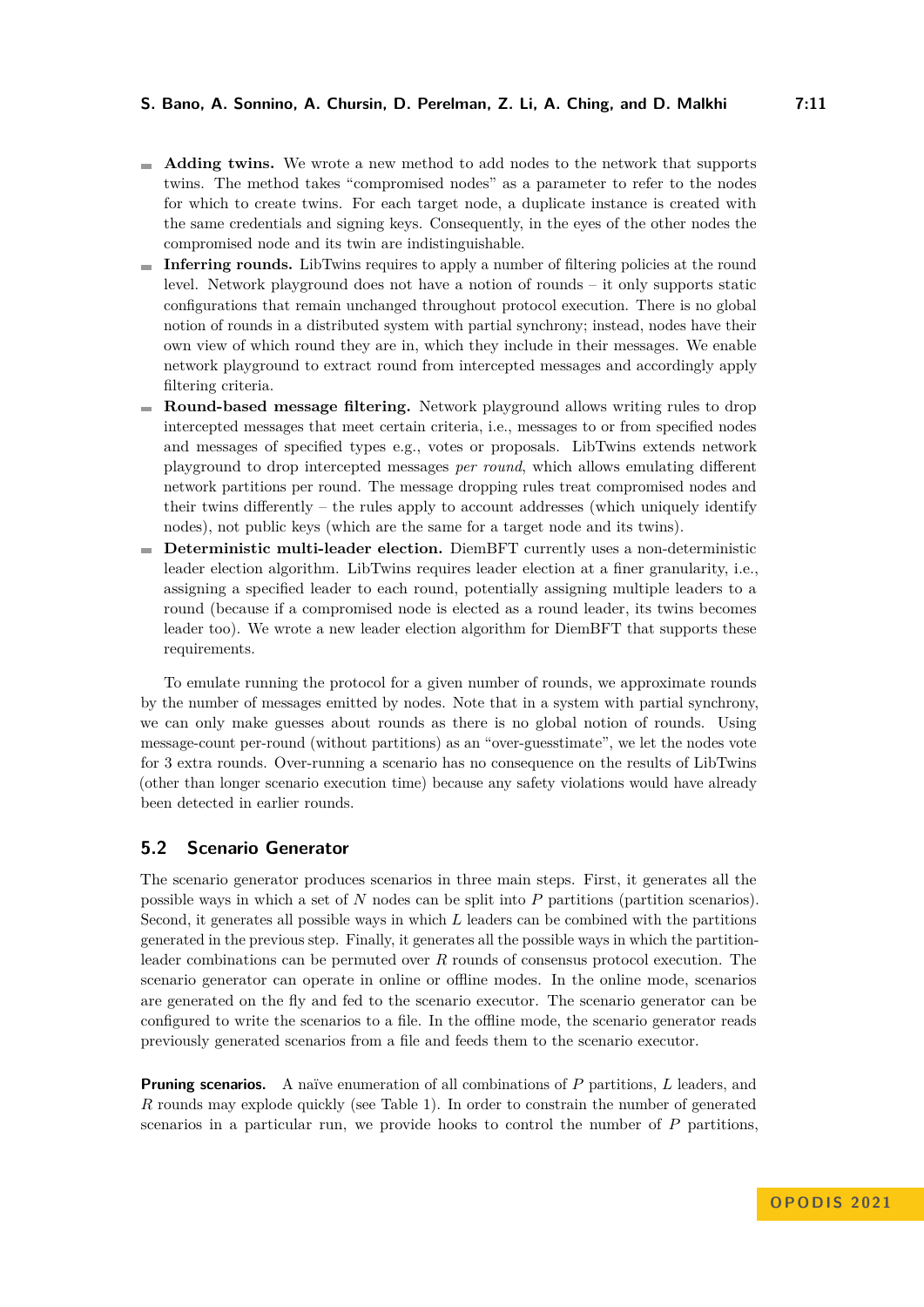#### **7:12 Twins: BFT Systems Made Robust**

the number of *L* leader-partition pairs, and the number of leader-partition configuration assignments to rounds. For all three cases, we specify whether the selection is deterministic – first  $X$  – or randomized – an X sample. In the third case – configuration assignment to rounds – the total combination space to select from is large. Therefore, the scenario generator allows randomizing the per-round configuration selection, rather than sampling over the entire space of assignments.

# <span id="page-11-0"></span>**6 Evaluation**

We validate the capability of LibTwins to model and detect attacks, present microbenchmarks for the main components of LibTwins, and describe our experiments at scale using Amazon Web Services (AWS) [\[4\]](#page-16-10). We are open sourcing the implementation of LibTwins, AWS orchestration scripts, and microbenchmarking scripts and data to enable reproducible results<sup>[6](#page-11-2)</sup>.

All our evaluations correspond to 4–7 nodes, 4–7 rounds and 2–3 partitions. Intuitively, these configurations seem sufficient to expose any safety violations. Indeed, the known attacks on BFT protocols described in Section [3](#page-4-0) were exposed with only a small number of nodes, partitions and leader rotations. A recent work [\[25\]](#page-17-6) on the coverage of random scenarios to detect crash faults shows that coverage depends on the number of partitions and node labels (in our case, the leaders), but not on the number of nodes. For Jepsen [\[16\]](#page-16-11), all the bugs that provide meaningful coverage have a small number of rounds, and 2–3 partitions and roles [\[25\]](#page-17-6). Using higher values for these parameters leads to a very large number of scenarios, which cannot be feasibly executed without some sort of filtering (Section [5.2\)](#page-10-0). It is an interesting open question whether increasing the value of these parameters has a higher chance of exposing safety violations.

### <span id="page-11-1"></span>**6.1 Validation**

We deliberately introduce bugs to DiemBFT, and validate that LibTwins is able to model and detect attacks that exploit the injected vulnerabilities. This approach is similar to *mutation testing*, a well-known technique to evaluate the quality of existing tests in terms of whether they can detect programs with deliberately injected modifications (called "mutants"). While approaches such as automated mutation testing can help us to exhaustively introduce mutants, this is computationally expensive and not practical for large, complex systems. We select bugs to inject into DiemBFT based on their ability to compromise the program's functional correctness. We note that this choice is based on our intuition and experience, and does not provide any coverage guarantees. The validation approach we use is to: (*i*) inject the bug into DiemBFT; and (*ii*) generate scenarios using the LibTwins scenario generator, checking for any safety violations. We instantiate the scenario generator with different configurations and vary them until a safety violation is exposed.

We begin with the base case: can LibTwins generate a scenario that violates safety when the BFT threshold is exceeded (i.e., *> f* Byzantine nodes)? We discovered a safety violation with 4 nodes and 2 twins  $(\underline{A}, B, C, D, \underline{A'}, B')$ , 7 rounds, and static scenario configuration (i.e., each partition-leader combination is run for all *R* rounds). LibTwins executed 62 scenarios of which 8 led to safety violation within 86s.

<span id="page-11-2"></span> $^6$  <https://github.com/libra/libra>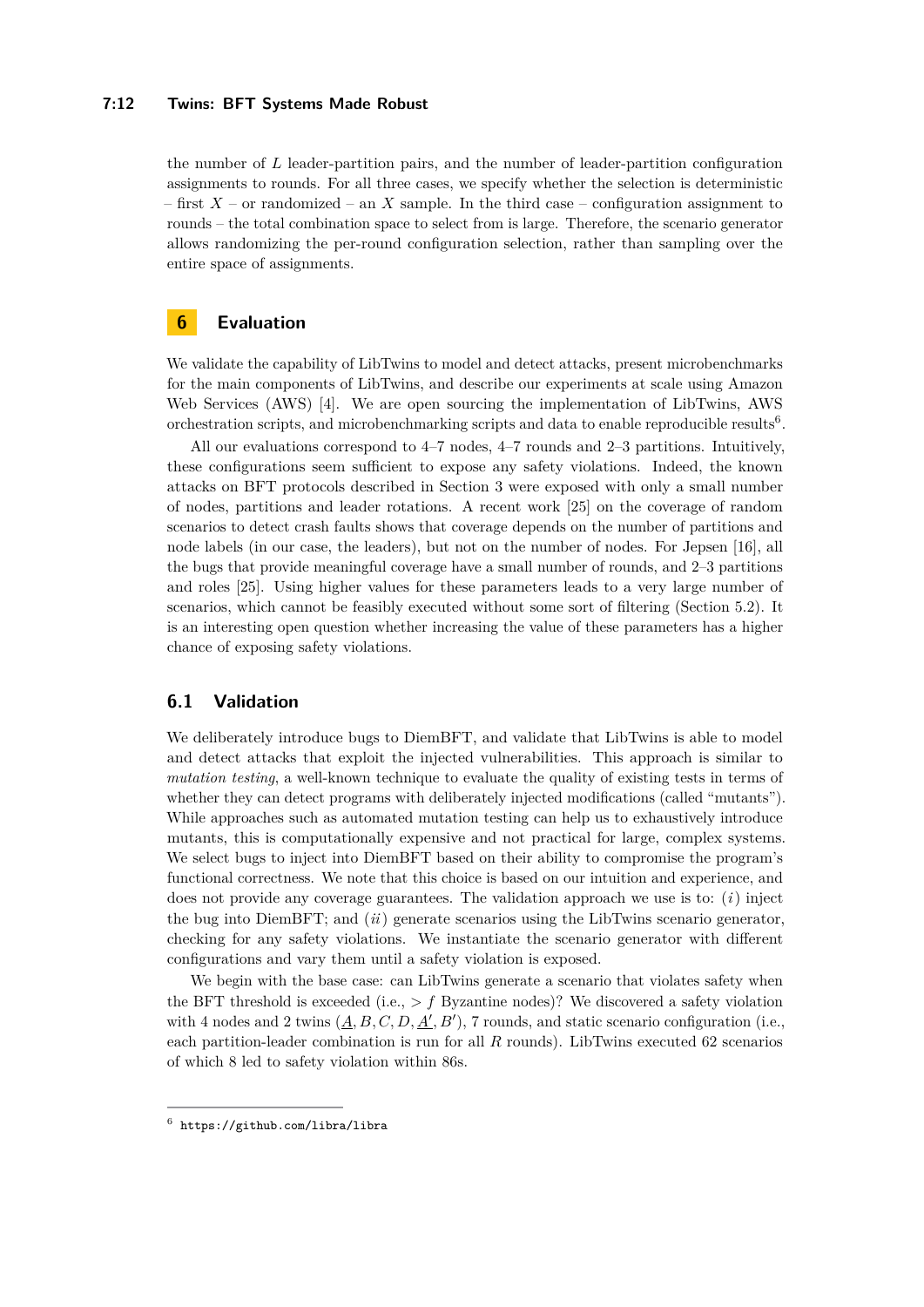<span id="page-12-0"></span>

**Figure 3** Time taken by the scenario generator to produce LibTwins scenarios. Each data point is the average of 10 runs; error bars represent one standard deviation.

**Changing quorum size to 2***f***.** BFT protocols consider a state transition safe if it receives votes from an honest majority of nodes (i.e., quorum). We change DiemBFT's quorum size from  $2f+1$  to  $2f$ . LibTwins detects a safety violation with 4 nodes and 1 twin  $(\underline{A}, B, C, D, \underline{A'})$ , 7 rounds, and static scenario configuration (i.e., where each partition-leader combination is run for all the *R* rounds). Within 20s, LibTwins executes 14 scenarios of which 6 lead to safety violation. These scenarios have the same pattern: Nodes are split into two partitions of size 2 and 3, with *A* in one partition and *A*′ in the other. As nodes in the two partitions can form quorum, oblivious to each other they continue to generate quorum certificates on blocks proposed by *A* and *A*′ , respectively. Ultimately, nodes in the two partitions commit two different blocks.

**Accepting conflicting votes.** Upon receiving a proposal, nodes vote for it only if the *block*\_*round* is greater than the *last*\_*voted*\_*round* (Safety Rule 1, Appendix [A\)](#page-17-5). We introduce a subtle bug to DiemBFT by changing this rule, so that a node votes for a block if the *block*\_*round* is greater than *or equal to* the *last*\_*voted*\_*round*. LibTwins detects the safety violation within a few seconds, with 4 nodes and 1 twin  $\{A, B, C, D, A'\}$ , and 7 rounds. This safety bug was detected in one-shot, with 0 partitions. Nodes vote on proposals from both A and *A*′ and quickly end up committing two different proposals for the same round.

**Forgetting to update preferred round.** Upon receiving a proposal, nodes vote for the block if the *block*\_*round* is greater than *last*\_*voted*\_*round*, and the block's *parent*\_*round* is greater than or equal to *preferred*\_*round* (Safety rules 1 and 2, Appendix [A\)](#page-17-5). We disable the first check, and bypass the second check by never updating *preferred*\_*round* so it permanently remains at 0 (Update rule 2, Section [A\)](#page-17-5). The main ingredient of an attack that exploits the bug described above is to propose a block in an old round, and get the nodes to *over-write* committed blocks (safety violation). The challenge for LibTwins is that as a twin node runs correct code, it cannot be made to propose blocks in arbitrary rounds. One option is to partition the twin node in an old round, and bring it back up in a later round, so it starts proposing blocks from where it left. This is, however, not possible in a "full disclosure" protocol like DiemBFT where each quorum certificate (or timeout certificate) contains the full history of previous messages that led to the certificate. That is, as soon as *A*′ recovers from the partition, it receives a quorum certificate (or timeout certificate) from other nodes and advances its round. To emulate *A*′ going back in time and proposing a block for an older round, we let it run as leader for a few rounds, crash it, and then recover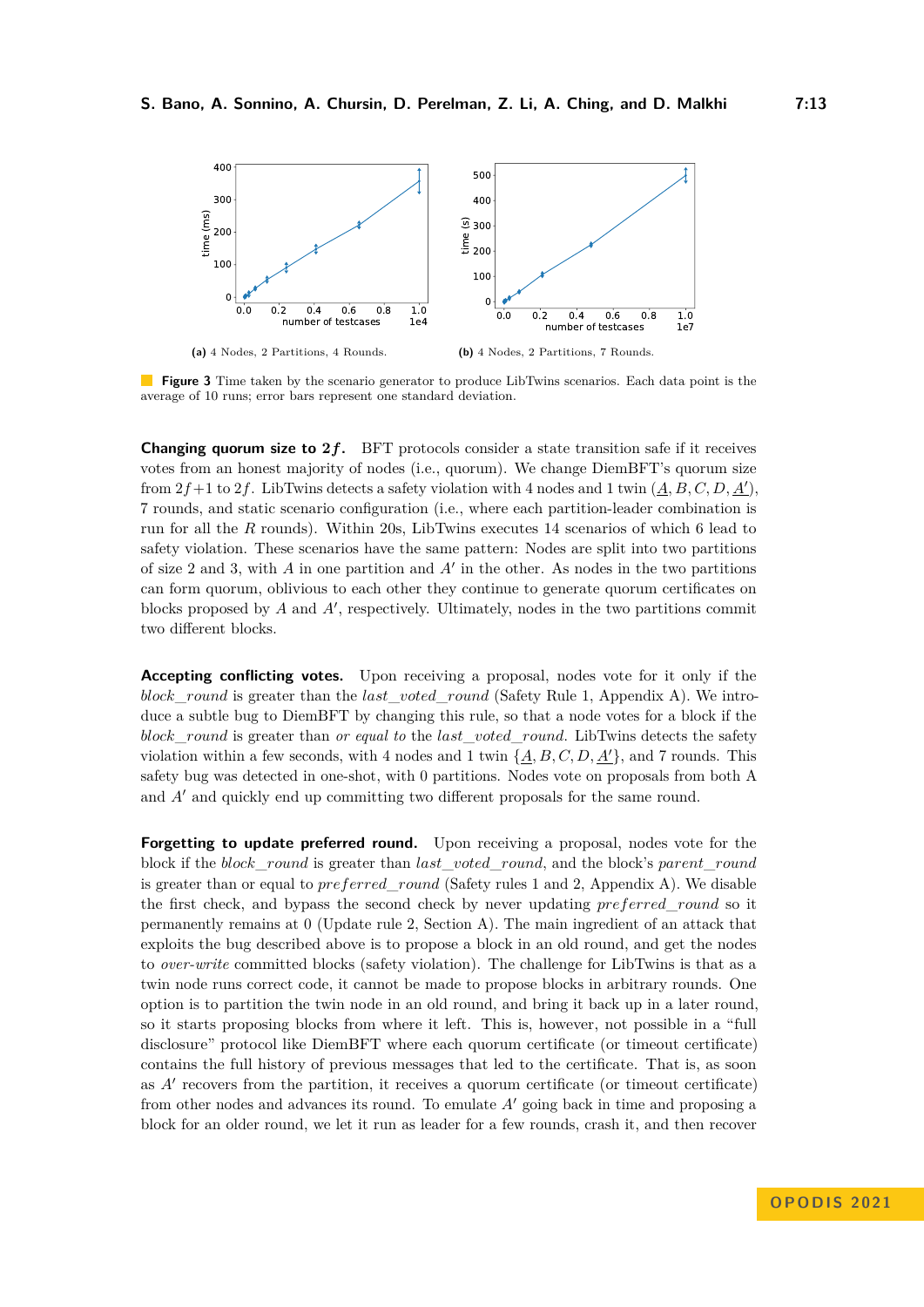#### **7:14 Twins: BFT Systems Made Robust**

<span id="page-13-0"></span>**Table 1** The number of LibTwins scenarios generated for various configurations. Steps 1, 2 and 3 correspond to the scenario generation pipeline described in Section [4.](#page-6-0) **Step 1:** The number of ways in which *N* nodes can be distributed among *P* partitions. **Step 2:** The number of ways in which the partitions generated in Step 1 can be combined with leaders. **Step 3:** The number of ways in which the partition-leader pairs generated in Step 2 can be permuted (with and without replacement) over *R* rounds. In **Static** configurations, each partition-leader pair is statically configured for all the *R* rounds.

| <b>Nodes</b>   | Twins          | Partitions                  | Rounds         | Step 1 | Step 2 | No Repl.                | Step 3<br>Repl.         | Static |
|----------------|----------------|-----------------------------|----------------|--------|--------|-------------------------|-------------------------|--------|
| 4              |                | 2                           | 4              | 15     | 15     | $\sim 3 \times 10^4$    | $\sim 5 \times 10^4$    | 15     |
| $\overline{4}$ |                | 3                           | 4              | 25     | 25     | $\sim 3 \times 10^5$    | $\sim 4 \times 10^5$    | 25     |
| $\overline{4}$ |                | 2                           |                | 15     | 15     | $\sim 3 \times 10^7$    | $\sim 2 \times 10^8$    | 15     |
| 4              |                | 3                           | 7              | 25     | 25     | $\sim 2 \times 10^9$    | $\sim 6 \times 10^9$    | 25     |
|                | 2              | $\mathcal{D}_{\mathcal{L}}$ | 4              | 255    | 510    | $\sim 7 \times 10^{10}$ | $\sim 7 \times 10^{10}$ | 510    |
|                | 2              | 3                           | $\overline{4}$ | 3,025  | 6,050  | $\sim 1 \times 10^{10}$ | $\sim 1 \times 10^{15}$ | 6,050  |
|                | $\overline{2}$ | $\overline{2}$              |                | 255    | 510    | $\sim 9 \times 10^{18}$ | $\sim 9 \times 10^{18}$ | 510    |
|                | 2              | 3                           |                | 3.025  | 6.050  | $\sim 3 \times 10^{26}$ | $\sim 3 \times 10^{26}$ | 6,050  |

it again as leader. When *A*′ comes back up again it starts from round 0, proposing a block that builds on the *genesis* block (the first committed block). Because of our modifications to the *preferred*\_*round* and *last*\_*voted*\_*round* checks, the nodes re-write history.

### **6.2 Microbenchmarks**

We present microbenchmarks for the two main components of LibTwins: scenario generator (Section [5.2\)](#page-10-0) and scenario executor (Section [5.1\)](#page-9-4). The microbenchmarks are run on an Apple laptop (MacBook Pro) with a 2.9 GHz Intel Core i9 (6 physical and 12 logical cores), and 32 GB 2400 MHz DDR4 RAM.

**Scenario generator microbenchmarks.** The scenario generator incurs a one-time computational cost – once the scenarios are generated, the scenario generator feeds them one by one to the scenario executor. Table [1](#page-13-0) shows the number of scenarios generated with different configurations. We observe that the number of nodes and the number of rounds significantly increase the output of Step 1, which increases proportionally in the number of twins (as we only configure nodes with twins to become leaders). We find that non-static configurations in Step 3 cause the number of scenarios to explode. Therefore, of the various filters implemented for the scenario generator (Section [5.2\)](#page-10-0), we find the filter at Step 2 to be most useful. We use this filter to make our at-scale Twins analysis (Section [6.3\)](#page-14-0) feasible. Note that this inevitably comes at the cost of completeness of coverage – a trade-off that we cannot completely eliminate. Figure [3](#page-12-0) shows how long the scenario generator takes to produce scenarios for the same number of nodes (4) and partitions (2), and 4 (Figure [3a\)](#page-12-0) and 7 (Figure [3b\)](#page-12-0) rounds. We observe that while it expectedly takes longer to generate scenarios for 7 rounds vs. 4 rounds due to a larger number of permutations, for each case the time taken increases linearly in the number of scenarios. We observe a similar linear trend in our microbenchmarks for other configurations with varying number of nodes and partitions (figures not included due to space constraints).

**Scenario executor microbenchmarks.** Table [2](#page-14-1) shows the time the scenario executor takes to execute a scenario. We repeat each measurement over 100 randomly selected scenarios from a configuration with 2 partitions, and varying number of nodes (4 and 7) and rounds  $(4-12)$ . We observe that for 4 nodes, the execution time ranges from 234-465ms for  $4-12$ rounds, with a maximum standard deviation of 314ms. For 7 nodes, the execution time ranges from 547–748ms for 4–12 rounds, with a maximum standard deviation of ∼ 1*.*2s.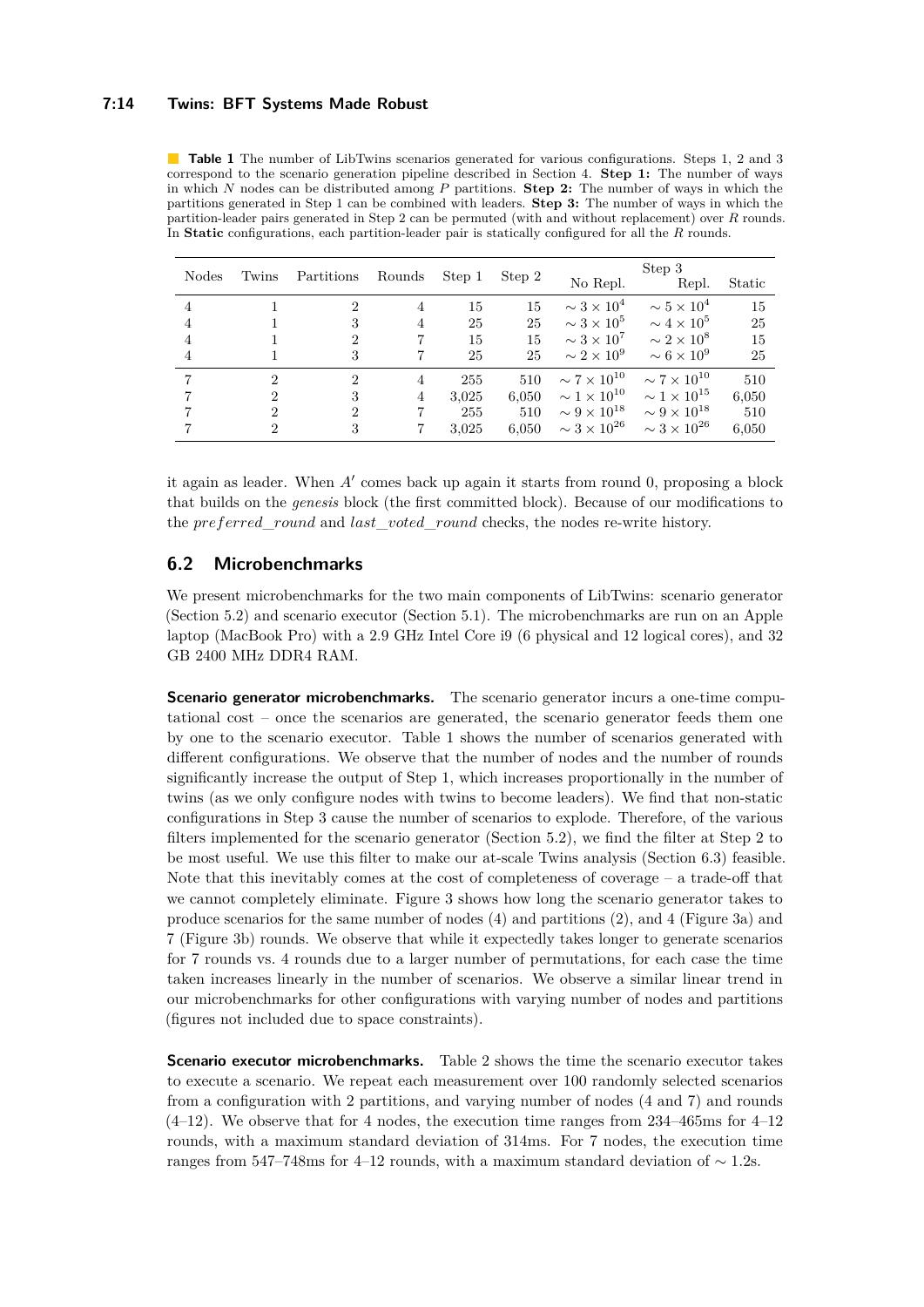|        | 4 Nodes   |             | 7 Nodes     |             |  |
|--------|-----------|-------------|-------------|-------------|--|
| Rounds | Mean (ms) | Std. $(ms)$ | Mean $(ms)$ | $Std.$ (ms) |  |
| 4      | 239       | 314         | 547         | 1,286       |  |
| 5      | 250       | 87          | 555         | 1,059       |  |
| 6      | 284       | 88          | 555         | 802         |  |
|        | 296       | 87          | 559         | 752         |  |
| 8      | 334       | 209         | 647         | 810         |  |
| 9      | 363       | 175         | 643         | 557         |  |
| 10     | 398       | 222         | 653         | 539         |  |
| 11     | 433       | 168         | 718         | 570         |  |
| 12     | 465       | 179         | 748         | 223         |  |

<span id="page-14-1"></span>**Table 2** The time scenario executor takes to execute a scenario for 4 and 7 nodes, over varying number of rounds and fixed partitions  $(=2)$ . Each measurement is repeated for 100 randomly selected scenarios.

The variation observed above in execution times is expected because of how DiemBFT handles timeouts (Appendix [A\)](#page-17-5). For each scenario, LibTwins runs DiemBFT until it has observed a given number of messages (proposals and votes), which roughly corresponds to the number of rounds. In some scenarios, LibTwins can quickly pull out the given number of messages and finish the scenario in a timely manner. In other scenarios, we might end up with partitions where the nodes are not able to make progress and advance rounds, due to frequent round failures and increased timeout values. Some scenarios may take longer to run, waiting for the network to emit enough messages to conclude the scenario. The execution of scenarios has negligible (*<* 0*.*1%) memory and CPU footprints.

### <span id="page-14-0"></span>**6.3 Running Scenarios at Scale**

We evaluate LibTwins at scale, by running it against the correct code of DiemBFT. We executed 44M scenarios which were randomly selected from the 200M scenarios corresponding to the third row of Table [1](#page-13-0) (that is, with 4 nodes, 2 partitions, 7 rounds, permuted with replacement). We first generated all the 200M scenarios and randomly selected 44M samples. We ran the scenario generator in offline mode so the scenarios are written to file rather than being passed to the scenario executor. We then split the generated scenarios into 20 shards. The scenarios can be easily sharded, as the scenarios are independent of each other – this implies that subject to the availability of computing power to generate and execute scenarios, LibTwins can be scaled up arbitrarily via sharding. We execute the sharded scenarios over 20 parallel instances of LibTwins on AWS. We use t3.2xlarge instances with 8 vCPUs, 2.5 GHz, Intel Skylake P-8175; 32 GB of RAM, and 300 GB of SSD storage. All machines run a fresh installation of Ubuntu 18.04. We did not observe any safety violations.

# **7 Related Work**

There are two typical approaches to validate distributed systems. The first approach is to offer strong guarantees by building a fully verified system from the ground up [\[18,](#page-16-12) [26\]](#page-17-7), or to show the absence or presence of bugs [\[29,](#page-17-8) [11,](#page-16-13) [10,](#page-16-14) [21\]](#page-17-9) by exhaustively enumerating the space of system behaviors [\[5,](#page-16-15) [30\]](#page-17-10) under systematically injected faults [\[3,](#page-16-16) [20\]](#page-16-17).

Fully verified systems do not scale to systems deployed in the real world. Model checking and exhaustive enumeration of distributed system faults (especially, Byzantine arbitrary behavior) leads to state explosion (despite partial order reduction techniques [\[14\]](#page-16-18)), resulting in low performance. This motivates the second approach of random validation, which underlies the discipline of *Chaos Engineering*, exemplified by systems like Chaos Monkey [\[24\]](#page-17-11). The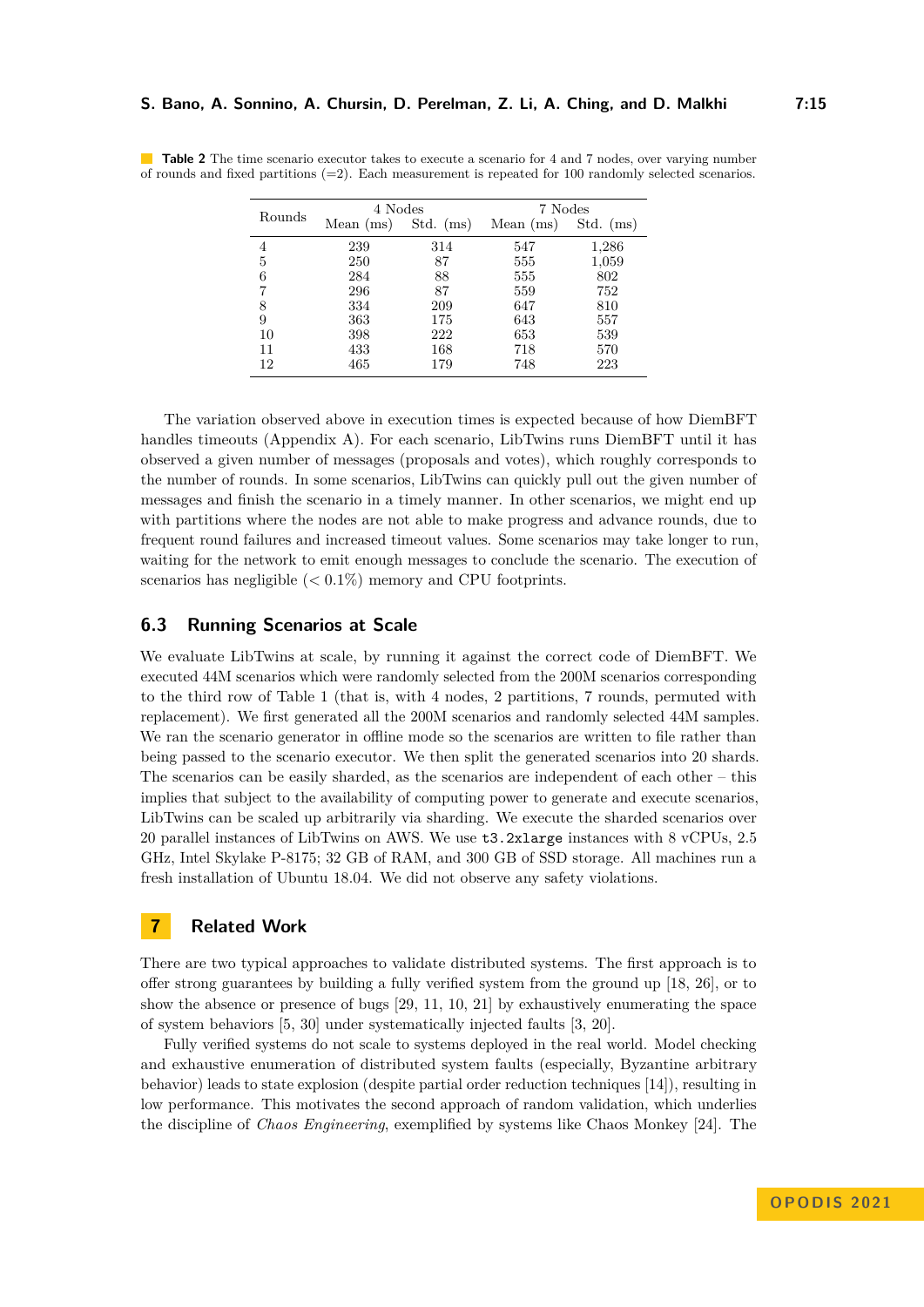#### **7:16 Twins: BFT Systems Made Robust**

main idea is to analyze the resiliency of a distributed system by randomly injecting faults (e.g., terminating processes). Turret [\[20\]](#page-16-17) refines this idea by focusing on performance attacks. It runs an attack-finding algorithm using different strategies, ranging from simple brute-force to more sophisticated "greedy search" algorithms. Jepsen [\[16\]](#page-16-11) is a blackbox analysis framework that runs processes with a random, auto-generated workload and randomly injected network partitions. A related approach is to subject the system being evaluated to *trials by fire* such as Cosmos Game of Stakes [\[12\]](#page-16-19), i.e., financially incentivizing the community to attack the "mock" network, and analyzing successful attacks to harden the network. Random validation is effective and scalable – but it is not comprehensive or reproducible, and cannot be used to evaluate distributed systems in an ongoing fashion.

Prior work (with the exception of Jepsen) focused on crash faults. Twins is a new, principled approach to validate BFT systems by emulating Byzantine behavior via twins– copies of "compromised" nodes that can send duplicate or conflicting messages. Twins advances state-of-the-art by providing a framework to systematically generate scenarios with configurable coverage, and only modeling correct executions (thus avoiding the state explosion problem associated with formal methods). We show with extensive evaluations that Twins is suitable for evaluating real-world systems, and can be scaled up arbitrarily for larger scenario coverage. Twins automatically generate scenarios that modify the interaction of components with the environment, without opening the code.

# <span id="page-15-0"></span>**8 Future Work & Conclusion**

Twins is a novel approach to systematically analyze BFT systems. It provides coverage for many, but not all, Byzantine attacks. The paper demonstrated anecdotal evidence of coverage with respect to several known Byzantine attacks, and an implementation of Twins for DiemBFT that exposes misconfiguration and purposely injected logical bugs within minutes. Many directions are left open for future extensions.

**Theory of Twins coverage.** As mentioned in the Introduction, it is left open to rigorously characterize the attacks that Twins can cover. In particular, we conjecture that Twins covers all Byzantine behaviors in a class of protocols that have "full disclosure": each message includes a reference to its entire causal past and any source of non-determinism (such as local coin flips), and nodes act deterministically according to their causal past. It would seem that this class of protocols is fully covered by Twins since the only possible attack by Byzantine nodes is to select different subsets of messages to report to different targets. Similarly, we conjecture that Twins can cover timing violations in a class of "lock-step" synchronous protocols. Increasing coverage of Twins in the settings we explore as well as others, and providing a formal treatment of coverage remain interesting open challenges.

**Checking additional properties.** A different dimension for extension is the type of guarantees which Twins scenarios. While this paper focused squarely on safety of the core consensus protocol, the Twins approach can be extended to validate ancillary components of BFT systems. For example, DiemBFT switches to a new set of nodes by committing a special block that includes the new set of nodes and signals the reconfiguration event. It would be useful to investigate if Twins can cause a safety violation by creating an inconsistent node change (i.e., parts of the network believe in different nodes). Similarly, DiemBFT's smart contract execution engine is re-instantiated via a similar mechanism, and can be subjected to a similar Twins-based attack.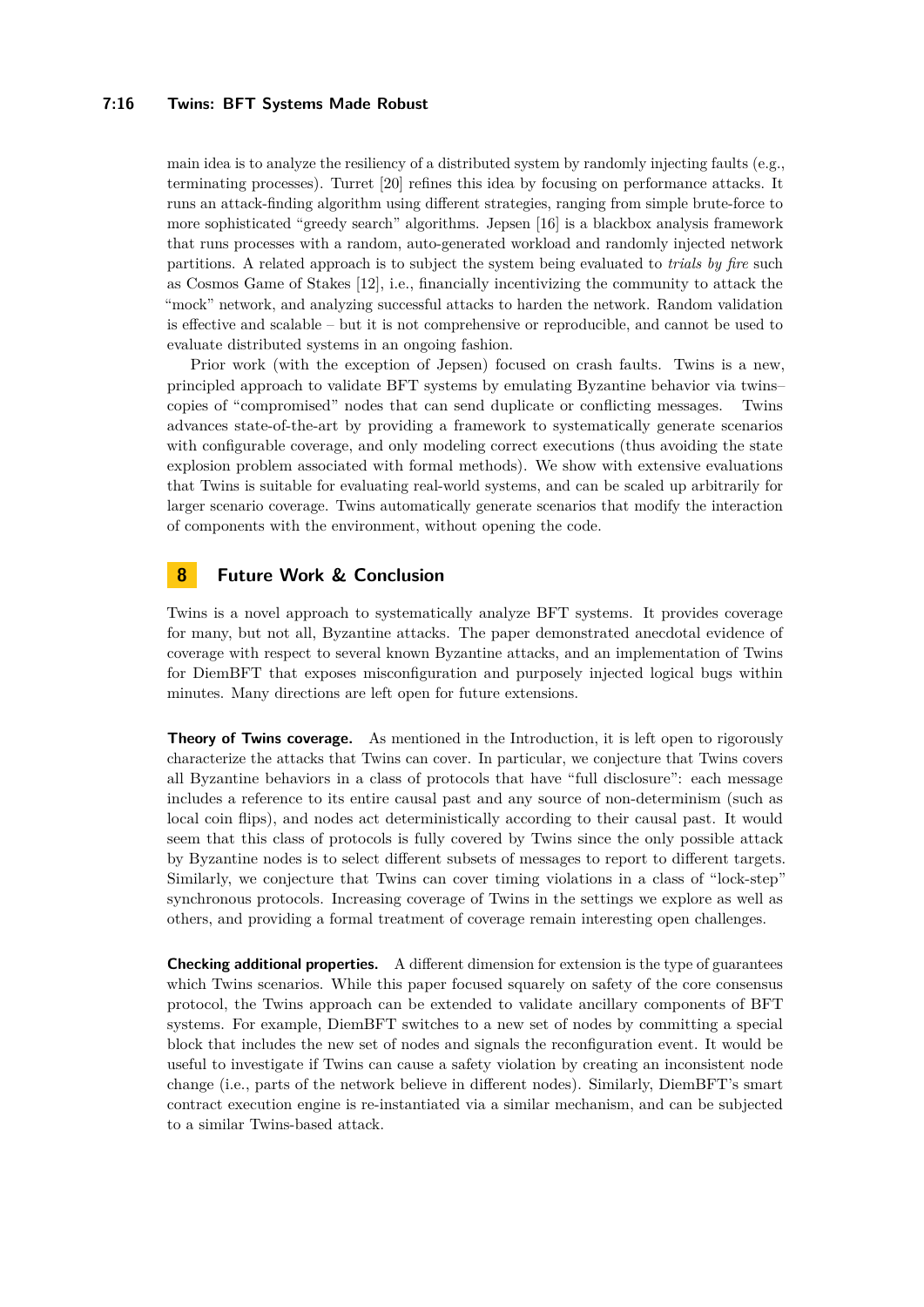**Extending Twins implementation.** With respect to the concrete DiemBFT Twins implementation presented in Section [5,](#page-9-0) several extensions are left for future work, including: (*i*) tackling more than a pair of twins; (*ii*) detecting liveness violations; and (*iii*) implementing process-level twins over TCP/IP.

#### **References**

- <span id="page-16-2"></span>**1** Ittai Abraham, Guy Gueta, Dahlia Malkhi, and Jean-Philippe Martin. Revisiting Fast Practical Byzantine Fault Tolerance: Thelma, Velma, and Zelma. arXiv preprint arXiv:1801.10022, 2018.
- <span id="page-16-4"></span>**2** Ittai Abraham, Dahlia Malkhi, Kartik Nayak, Ling Ren, and Maofan Yin. Sync HotStuff: Simple and Practical Synchronous State Machine Replication. In *IEEE Symposium on Security and Privacy*, 2020.
- <span id="page-16-16"></span>**3** Peter Alvaro, Joshua Rosen, and Joseph M. Hellerstein. Lineage-Driven Fault Injection. In *SIGMOD International Conference on Management of Data*, 2015.
- <span id="page-16-10"></span>**4** Inc. Amazon Web Services. AWS Whitepapers. <https://aws.amazon.com/whitepapers>, 2017.
- <span id="page-16-15"></span>**5** Christel Baier and Joost-Pieter Katoen. *Principles of Model Checking (Representation and Mind Series)*. The MIT Press, 2008.
- <span id="page-16-9"></span>**6** Ethan Buchman. Tendermint: Byzantine Fault Tolerance in the Age of Blockchains. [https:](https://cdn.relayto.com/media/files/LPgoWO18TCeMIggJVakt_tendermint.pdf) [//cdn.relayto.com/media/files/LPgoWO18TCeMIggJVakt\\_tendermint.pdf](https://cdn.relayto.com/media/files/LPgoWO18TCeMIggJVakt_tendermint.pdf), 2016.
- <span id="page-16-7"></span>**7** Ethan Buchman, Jae Kwon, and Zarko Milosevic. The Latest Gossip on BFT Consensus. arXiv preprint arXiv:1807.04938, 2018.
- <span id="page-16-8"></span>**8** Vitalik Buterin and Virgil Griffith. Casper the Friendly Finality Gadget. arXiv preprint arXiv:1710.09437, 2017.
- <span id="page-16-6"></span>**9** Miguel Castro and Barbara Liskov. Practical Byzantine Fault Tolerance. In *USENIX Symposium on Operating Systems Design and Implementation*, 1999.
- <span id="page-16-14"></span>**10** Ang Chen, W Brad Moore, Hanjun Xiao, Andreas Haeberlen, Linh Thi Xuan Phan, Micah Sherr, and Wenchao Zhou. Detecting Covert Timing Channels with Time-Deterministic Replay. In *USENIX Symposium on Operating Systems Design and Implementation*, pages 541–554, 2014.
- <span id="page-16-13"></span>**11** Ang Chen, Yang Wu, Andreas Haeberlen, Wenchao Zhou, and Boon Thau Loo. The Good, the Bad, and the Differences: Better Network Diagnostics with Differential Provenance. In *ACM SIGCOMM Conference*, 2016.
- <span id="page-16-19"></span>**12** Cosmos. Cosmos Game of Stakes, 2018. URL: <https://github.com/cosmos/game-of-stakes>.
- <span id="page-16-1"></span>**13** Diem. DiemBFTBFT. <https://github.com/diem/diem>.
- <span id="page-16-18"></span>**14** Patrice Godefroid, J. van Leeuwen, J. Hartmanis, G. Goos, and Pierre Wolper. *Partial-Order Methods for the Verification of Concurrent Systems: An Approach to the State-Explosion Problem*. Springer-Verlag, 1996.
- <span id="page-16-5"></span>**15** Mohammad M Jalalzai, Jianyu Niu, and Chen Feng. Fast-hotstuff: A fast and resilient hotstuff protocol. arXiv preprint arXiv:2010.11454, 2020.
- <span id="page-16-11"></span>**16** Jepsen. Distributed Systems Safety Research. <https://jepsen.io>.
- <span id="page-16-3"></span>**17** Ramakrishna Kotla, Lorenzo Alvisi, Mike Dahlin, Allen Clement, and Edmund Wong. Zyzzyva: Speculative Byzantine Fault Tolerance. In *ACM SIGOPS Symposium on Operating Systems Principles*, 2007.
- <span id="page-16-12"></span>**18** Leslie Lamport. The Temporal Logic of Actions. *ACM Transactions on Programming Languages and Systems*, May 1994.
- <span id="page-16-0"></span>**19** Leslie Lamport, R. Shostak, and M. Pease. The Byzantine Generals Problem. *ACM Transactions on Programming Languages and Systems*, 4:382–401, 1982.
- <span id="page-16-17"></span>**20** Hyojeong Lee, Jeff Seibert, Endadul Hoque, Charles Killian, and Cristina Nita-Rotaru. Turret: A platform for automated attack finding in unmodified distributed system implementations. In *2014 IEEE 34th International Conference on Distributed Computing Systems*, pages 660–669. IEEE, 2014.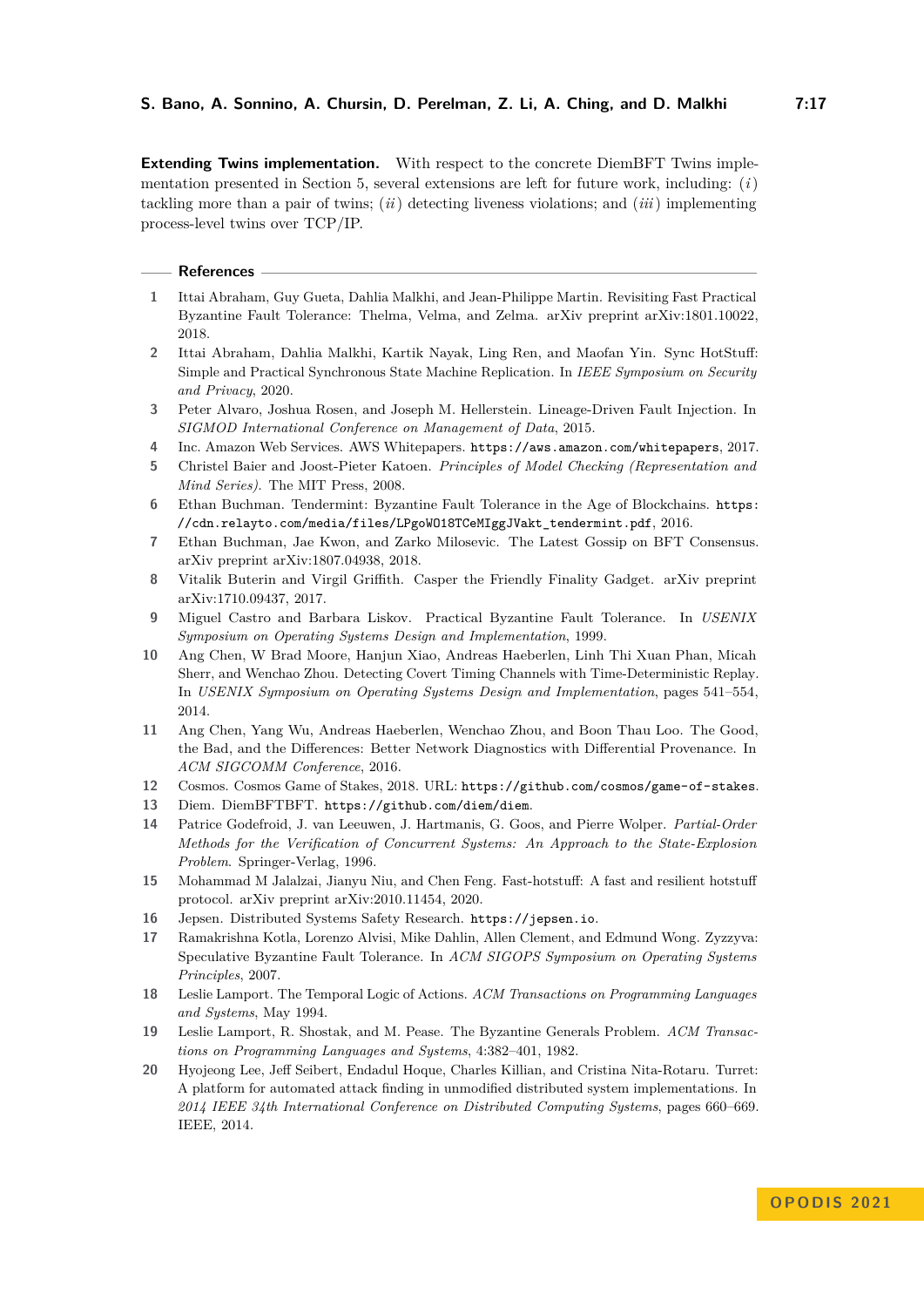#### **7:18 Twins: BFT Systems Made Robust**

- <span id="page-17-9"></span>**21** Chia-Chi Lin, Virajith Jalaparti, Matthew Caesar, and Jacobus Van der Merwe. DEFINED: Deterministic Execution for Interactive Control-Plane Debugging. In *USENIX Technical Conference*, 2013.
- <span id="page-17-1"></span>**22** J-P Martin and Lorenzo Alvisi. Fast Byzantine Consensus. *IEEE Transactions on Dependable and Secure Computing*, 3(3):202–215, 2006.
- <span id="page-17-0"></span>**23** Atsuki Momose and Jason Paul Cruz. Force-Locking Attack on Sync Hotstuff. IACR Cryptology ePrint Archive, 2020.
- <span id="page-17-11"></span>**24** Netflix. Chaos Monkey. URL: <https://netflix.github.io/chaosmonkey/>.
- <span id="page-17-6"></span>**25** Filip Niksic. *Combinatorial Constructions for Effective Testing*. Doctoral thesis, Technische Universität Kaiserslautern, 2019.
- <span id="page-17-7"></span>**26** Santhosh Prabhu, Kuan Yen Chou, Ali Kheradmand, Brighten Godfrey, and Matthew Caesar. Plankton: Scalable Network Configuration Verification Through Model Checking. In *USENIX Symposium on Networked Systems Design and Implementation*, 2020.
- <span id="page-17-4"></span>**27** Basil Cameron Rennie and Annette Jane Dobson. On Stirling Numbers of the Second Kind. *Journal of Combinatorial Theory*, 7(2):116–121, 1969.
- <span id="page-17-12"></span>**28** The Diem Team. State Machine Replication in the Libra Blockchain. [https://developers.](https://developers.libra.org/docs/assets/papers/libra-consensus-state-machine-replication-in-the-libra-blockchain/2019-11-08.pdf) [libra.org/docs/assets/papers/libra-consensus-state-machine-replication-in-the](https://developers.libra.org/docs/assets/papers/libra-consensus-state-machine-replication-in-the-libra-blockchain/2019-11-08.pdf)[libra-blockchain/2019-11-08.pdf](https://developers.libra.org/docs/assets/papers/libra-consensus-state-machine-replication-in-the-libra-blockchain/2019-11-08.pdf), 2019.
- <span id="page-17-8"></span>**29** Yang Wu, Mingchen Zhao, Andreas Haeberlen, Wenchao Zhou, and Boon Thau Loo. Diagnosing Missing Events in Distributed Systems with Negative Provenance. *ACM SIGCOMM Computer Communication Review*, 44(4):383–394, 2014.
- <span id="page-17-10"></span>**30** Maysam Yabandeh, Nikola Knežević, Dejan Kostić, and Viktor Kuncak. Predicting and Preventing Inconsistencies in Deployed Distributed Systems. *ACM Transactions on Computer Systems (TOCS)*, 28(1):1–49, 2010.
- <span id="page-17-3"></span>**31** Maofan Yin, Dahlia Malkhi, Michael K Reiter, Guy Golan Gueta, and Ittai Abraham. Hotstuff: BFT Consensus in the Lens of Blockchain. arXiv preprint arXiv:1803.05069, 2018.
- <span id="page-17-2"></span>**32** Maofan Yin, Dahlia Malkhi, Michael K Reiter, Guy Golan Gueta, and Ittai Abraham. Hotstuff: BFT Consensus with Linearity and Responsiveness. In *ACM Symposium on Principles of Distributed Computing*, 2019.

### <span id="page-17-5"></span>**A Overview of DiemBFT**

We now shift our attention to utilizing Twins for validating BFT replication in DiemBFT [\[13\]](#page-16-1). We discuss our implementation and evaluation of Twins for DiemBFT in Sections [5](#page-9-0) and [6.](#page-11-0) In this section, we provide an overview of DiemBFT (for details, see the technical report [\[28\]](#page-17-12)).

DiemBFT operates in a round-by-round manner, electing leaders in each round among the nodes to balance node participation. Rounds are slightly different from conventional "views" because it takes multiple rounds to reach a decision, but leaders are rotated in each round. The leader protocol is quite simple. A leader proposes an extension to the longest chain of requests that it knows already. Usually leaders collect batches of requests to propose, referred to as blocks, hence the DiemBFT protocol forms a chain of blocks (or a blockchain). Nodes vote for a proposed block, unless it conflicts with a longer chain that they believe may have reached consensus already. Nodes send their votes to the next leader to help the leader learn the longest safe chain. If there are three consecutive blocks in the chain,  $B_k$ ,  $B_{k+1}$ ,  $B_{k+2}$ , which are proposed in consecutive rounds,  $r_k$ ,  $r_{k+1}$ ,  $r_{k+2}$ , and each block has votes from 2*f* + 1 nodes (gathered in a data structure called the *quorum certificate*, or QC), then the protocol has reached consensus on block  $B_k$ .

If  $2f + 1$  send votes to the next leader in a timely manner, a QC is formed by the leader and it sends the next proposal. Nodes maintain a timer to track progress. When the timer expires and a node still has not received a proposal, it broadcasts a timeout vote on a Nil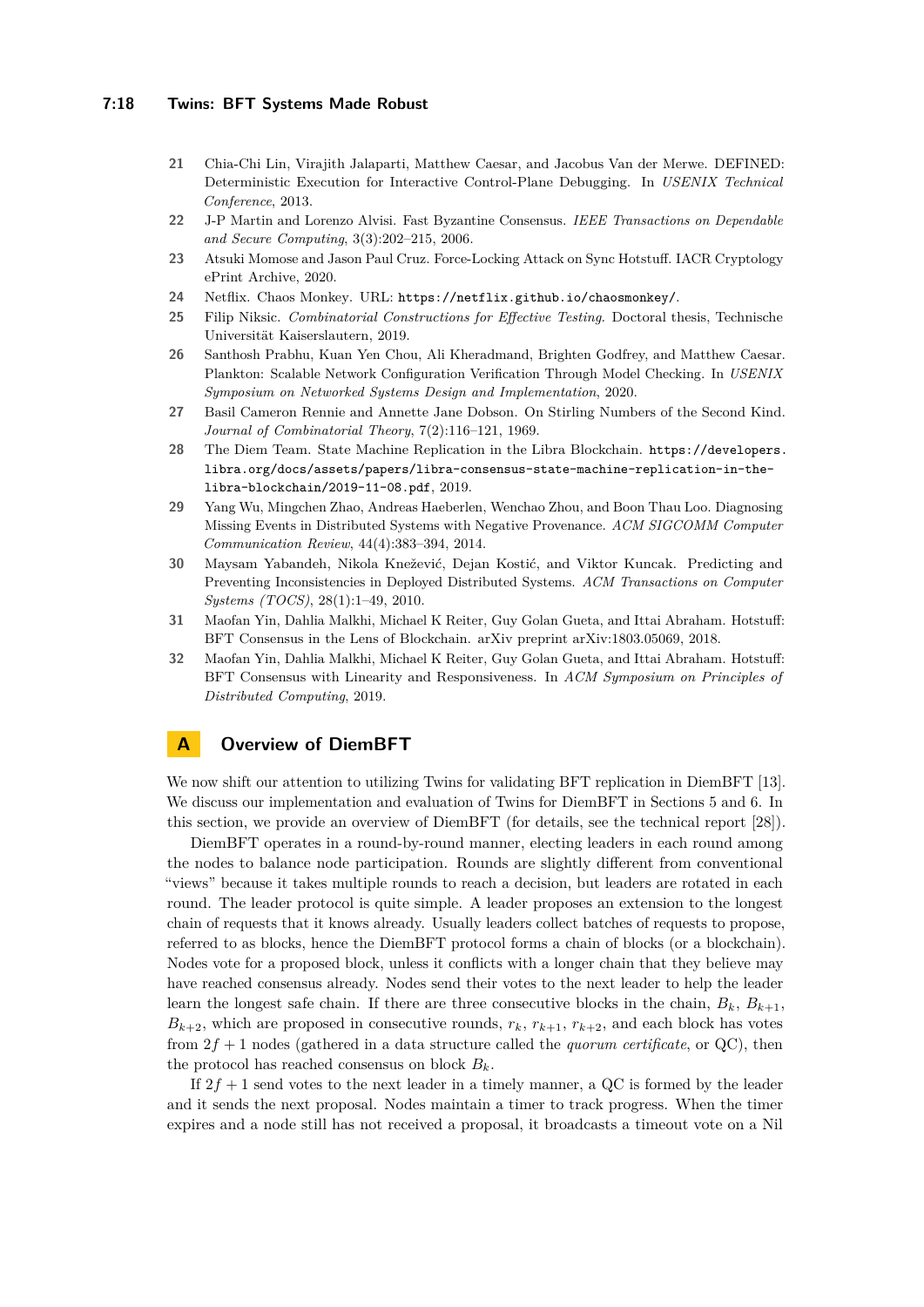block. When a node gathers enough timeout votes to form a timeout certificate, it advances its round. Every time a round fails, timeout periods are increased, allowing lagging nodes to catch up and enabling the protocol to eventually reach a decision.

As briefly alluded to in the Introduction, the trickiest part of BFT replication is to manage leader transition. DiemBFT maintains four parameters to ensure safety, and at the same time facilitate progress: (*i*) *current\_round*, the node's current round; (*ii*) *last* voted round, the last round for which the node voted; (*iii*) *parent*\_*round*, the round of the block certified by the QC attached with the block being processed; (*iv* ) *grandparent*\_*round*, the parent of the block certified by the QC; and (*iv* ) *preferred*\_*round*, the highest known grandparent round. Note that as a QC serves as a pointer to the previous certified block, *parent*\_*round* and *grandparent* round do not need to be explicitly tracked; these can be derived from the QC carried by a block.

**Upon Receiving a Proposal.** Upon receiving proposal for a block, a node processes the certificates it carries, and votes for the proposed block if it satisfies a simple voting rule: If a node voted for  $B_{k+2}$ , it *prefers* the sub-tree of proposals rooted at block  $B_k$  (regardless of round numbers). A node will not vote for a block *B* that does not belong to its preferred sub-tree rooted at  $B_k$ , unless *B*'s parent has votes from  $2f + 1$  nodes at a higher round than *rk*. Concretely:

- **Safety Rule 1.** The *block*\_*round* is greater than *last*\_*voted*\_*round*.
- **Safety Rule 2.** The block's *parent*\_*round* is greater than or equal to *preferred*\_*round*.  $\blacksquare$

If the node decides to vote for the proposed block, it updates its state as follows:

- **Update Rule 1.** Update *last*\_*voted*\_*round* to round of the proposed block.
- **Update Rule 2.** Update the node's *preferred*\_*round* to the proposed block's *grandparent*\_*round* if the latter is higher.
- **Update Rule 3.** Update the node's *current*\_*round* to the *parent*\_*round* +1, if the latter is higher.

**Upon Receiving a Vote.** For every round, the nodes send their votes to the leader of the next round. When the leader receives a vote, it performs the following safety checks:

- **Safety Rule 3.** If a vote from the same node was previously received for the *same* block and round, the leader rejects the vote and generates a "duplicate vote" warning.
- **Safety Rule 4.** If a vote from the same node was previously received for a *different* block but same round, the leader rejects the vote and generates an "equivocating vote" warning.

If a vote passes both these checks, the leader considers it as valid and checks if it has enough votes to form a QC. When a QC has been formed, the leader generates a new round event, broadcasts a new block proposal and updates its state.

**Update rule 4.** When a leader gathers enough votes to form a QC, it broadcasts a new proposal and increments *current*\_*round*.

*Spoiler alert:* In our evaluation in Section [6.1,](#page-11-1) we are going to deliberately modify the above rules. We will see that this enables safety violations that the Twins framework will expose.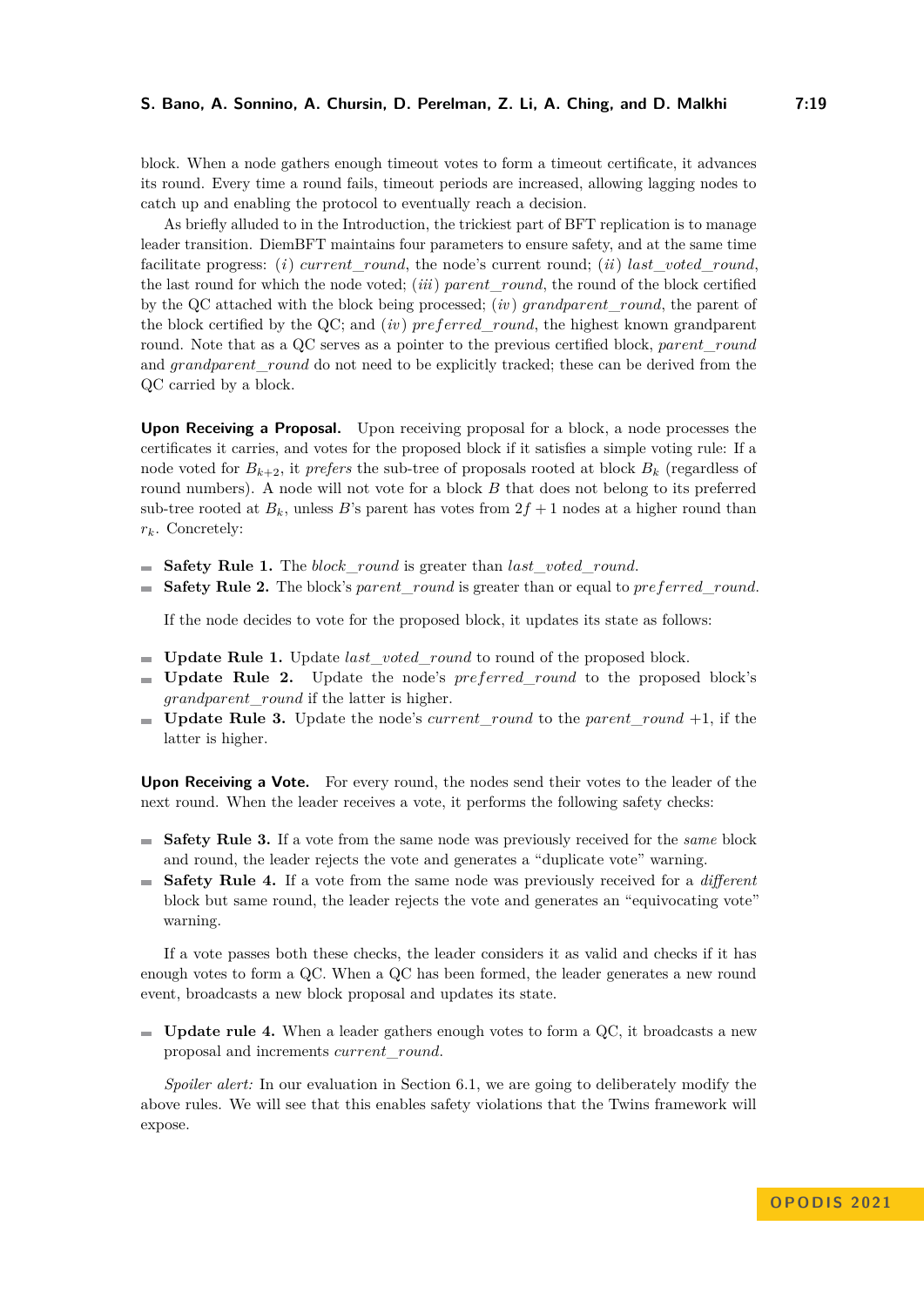

**Figure 4** Consensus and preferred sub-trees in DiemBFT.

### <span id="page-19-1"></span>**B LibTwins Implementation of Scenario Executor and Scenario Generator**

This section provides the Rust code for the two main functions of Twins, execute\_scenario and scenario generator. The code listings in Figure [5](#page-20-0) and Figure [6](#page-21-0) present simplified Twins interfaces, i.e., we omit Rust-specific features such as explicit typing, details of error messages returned, de-referencing, and managing variable ownership.

The scenario executor, implemented by *execute*\_*scenario* (Figure [5\)](#page-20-0), executes scenarios generated by the scenario generator. This function takes as input the number of nodes and twins, and the leaders and partitions for each round. It creates a network with the given inputs, and starts running the protocol until the nodes have emitted a given number of messages, which approximate the number of rounds for which the protocol has been run.

The *execute* scenario function exposes a simple interface, abstracting complex underlying network and SMR configurations. To demonstrate the simplicity and flexibility of *execute*\_*scenario*, we show how to implement a simple scenario (Figure [6\)](#page-21-0) where no quorum can be formed, and therefore no block gets committed. We set up a network with 4 honest nodes (*n*0*, n*1*, n*2*, n*3), and 1 twin (*twin*0). We split the network into two partitions {*n*0*, twin*0*, n*1} and {*n*1*, n*3}. For each round *n*0 and *twin*0 (in partition 1) are leaders. We then run the protocol for enough rounds (at least 3 in DiemBFT) to get a commit on a block. In partition 1, both *n*0 and *twin*0 propose different blocks for the same rounds. *n*1 will only vote for one of the two proposals because the second proposal is for a round that is not greater than its *last* voted round (Safety rule 1, Section [A\)](#page-17-5). The second partition does not have enough nodes to form quorum. Consequently, no blocks are committed.

# <span id="page-19-0"></span>**C Detailed Safety Attack on Zyzzyva**

We present a summary of Zyzzyva, and use Twins to reinstate a known safety attack [\[1\]](#page-16-2) on Zyzzyva [\[17\]](#page-16-3). We use the notation described in Section [2.](#page-3-1)

# <span id="page-19-2"></span>**C.1 Summary of Zyzzyva**

Zyzzyva is an SMR protocol in the same settings as DiemBFT (partial synchrony and  $n = 3f + 1$ . It operates in a view-by-view manner. Each view has a designated leader. Nodes vote on the leader proposal if they consider it valid (we describe the validity criteria below, which has a flaw that enables the safety attack). A commit decision on the leader proposal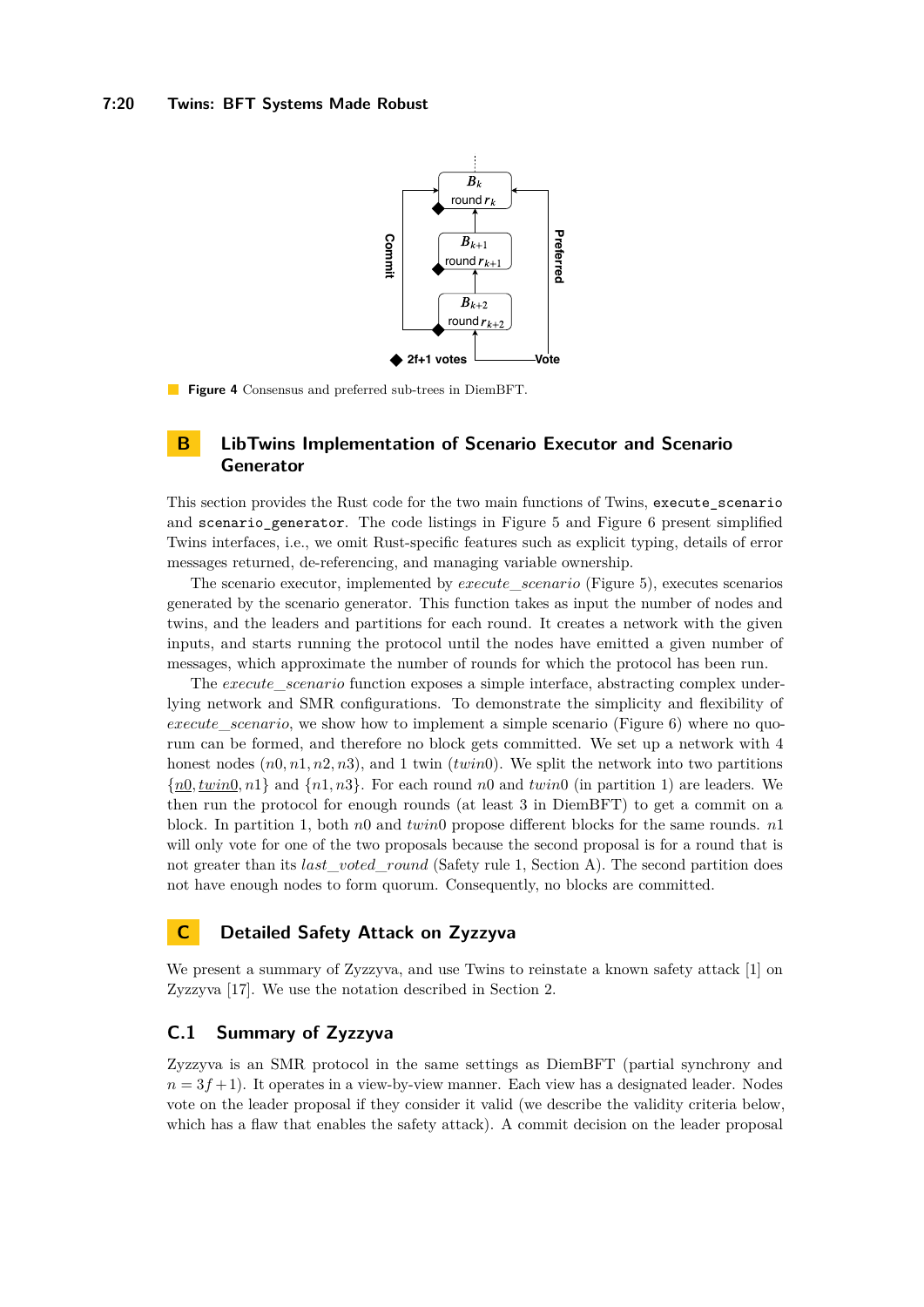```
fn execute_scenario (
    num_nodes , // number of nodes
    target_nodes , // the nodes for which to create twins
    round_partitions , // Vector of partitions for each round
round_leaders // Vector of leaders for each round
) {
    let runtime = consensus_runtime () ;
    let playground = NetworkPlayground :: new ( runtime . handle () );
    // Start nodes and twins
    let nodes = SMRNode :: start_num_nodes_with_twins (
         num nodes,
         & target_nodes ,
         & playground ,
         round_proposers
    );
    // Create partitions
    create_partitions (& playground , round_partitions );
    // Start running the protocol and sending messages
    block_on ( async move {
         let proposals = playground
              . wait_for_messages (2 , NetworkPlayground :: proposals_only :: < Payload >)
             . await ;
         // Pull enough votes to get a commit on the first block
         let votes: Vec<VoteMsg> = playground
              . wait_for_messages ( num_nodes * num_of_rounds , NetworkPlayground :: votes_only
                  :: <Payload>))
             . collect () ;
    }) ;
    // Check that the branches are consistent at all heights
    let all_branches = vec ![];
    for i in 0.. nodes. len () {
         nodes [i]. commit_cb_receiver. close ();
         let node_commits = vec ![];
while let node_commit_id = nodes [i ]. commit_cb_receiver . try_next () {
             node_commits . push ( node_commit_id );
         }
all_branches . push ( node_commits ) ;
    \lambdaassert !( is_safe ( all_branches ));
    // Stop all nodes
    for each node in nodes {
         each_node . stop () ;
    }
```
#### **Figure 5** The execute\_scenario function which executes scenarios.

}

forms in either of two tracks, fast and two-phase. In the fast track, all *n* nodes vote for the leader proposal to commit it. In the two-phase track,  $2f + 1$  nodes form a commit-certificate  $(CC)$ , then  $2f + 1$  nodes vote for the *CC* to commit the proposal.

At the beginning of the view, nodes send the new leader a signed NEW-VIEW status message. The leader's first proposal carries the status of  $2f + 1$  nodes at the beginning of the view to prove the proposal validity. The (flawed) definition in Zyzzyva for a valid proposal upon view change is as follows. For each sequence slot:

- **Validity Rule 1.** The leader picks among the states of  $2f + 1$  nodes, the *CC* from the highest view, if one exists.
- **Validity Rule 2.** Otherwise, the leader picks a proposal that has  $f + 1$  votes from the highest view, if one exists.
- **Validity Rule 3.** Finally, if none of the above exist, the leader creates a Nil proposal.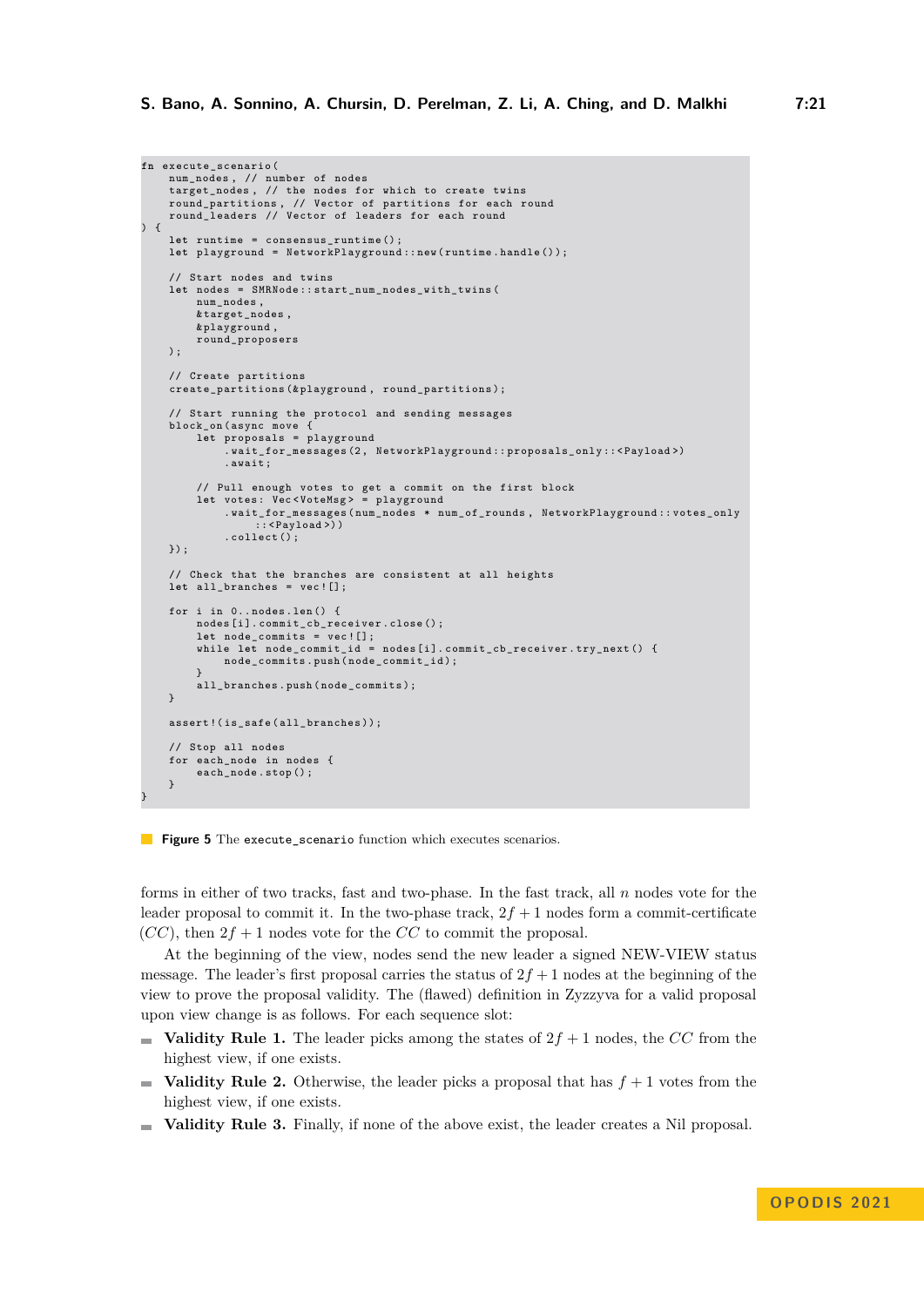```
fn twins_no_quorum_scenario () {
    let runtime = consensus_runtime () ;
     let playground = NetworkPlayground :: new ( runtime . handle () );
let num_nodes = 4;
    // 4 honest nodes
    let n0 = 0, n1 = 1, n2 = 2, n3 = 3;
     // twin of n0
    let twin0 = node_to_twin.get(n0);
    // twin of n1
    let twin1 = node_to_twin . get ( n1 );
    // Index #s of nodes for which we will create twins
    let target_nodes = vec ![0];
     // Specify round leaders
    let round_leaders = HashMap :: new () ;
    for i in 1..10 {
          // Insert (n0, twin0, n3) as leaders for round i<br>round_leaders.insert(i, vec![n0, twin0, n3]);
    }
    // Specify round partitions
     let round_partitions = HashMap :: new () ;
for r in 0..10 {
         // Insert partitions for round r
         round_partitions . insert (
             r<sub>1</sub>vec ![
                  vec ! [n0, twin0, n1],
                   vec![n2, n3],
             ],
         );
    }
    execute_scenario (
         num nodes.
         & target_nodes ,
         & round_partitions ,
         & round_leaders
    );
}
```
**Figure 6** Twins "No Quorum" scenario.

The flaw is to prioritize Validity Rule 1 over Validity Rule 2, which causes the leader to prefer *CC* even if generated in a *lower view* than  $f + 1$  votes.

### **C.2 Safety Attack on Zyzzyva**

The Zyzzyva flawed scenario safety demonstrated in [\[1\]](#page-16-2) goes through a succession of three views. In the first view, a faulty leader generates conflicting proposals  $v_1, v_2$  and splits honest nodes between  $f + 1$  that vote for  $v_1$  and  $f$  that vote for  $v_2$ . The faulty leader gathers a *CC* on *v*<sup>1</sup> but does not send it to other nodes. In the second view, a good leader adopts  $v_2$  and drives agreement in the fast track. In the third view, *f* faulty nodes join the  $f + 1$ honest nodes that voted for  $v_1$  in the first view. They send the leader a  $CC$  for  $v_1$ , hence the protocol proceeds with  $v_1$ , in conflict with the  $v_2$  commit. The attack on Zyzzyva needs only  $n = 4$  nodes, of which  $f = 1$  is faulty, and it is fairly easy to re-instate using the Twins framework. There are four nodes, (*D, E, F, G*). To model the case that *D* is Byzantine, it has a twin  $D'$  initialized with different input. We drive the execution creating partitions and electing leaders at each step, according to the attack described above. We describe below the detailed attack using Twins.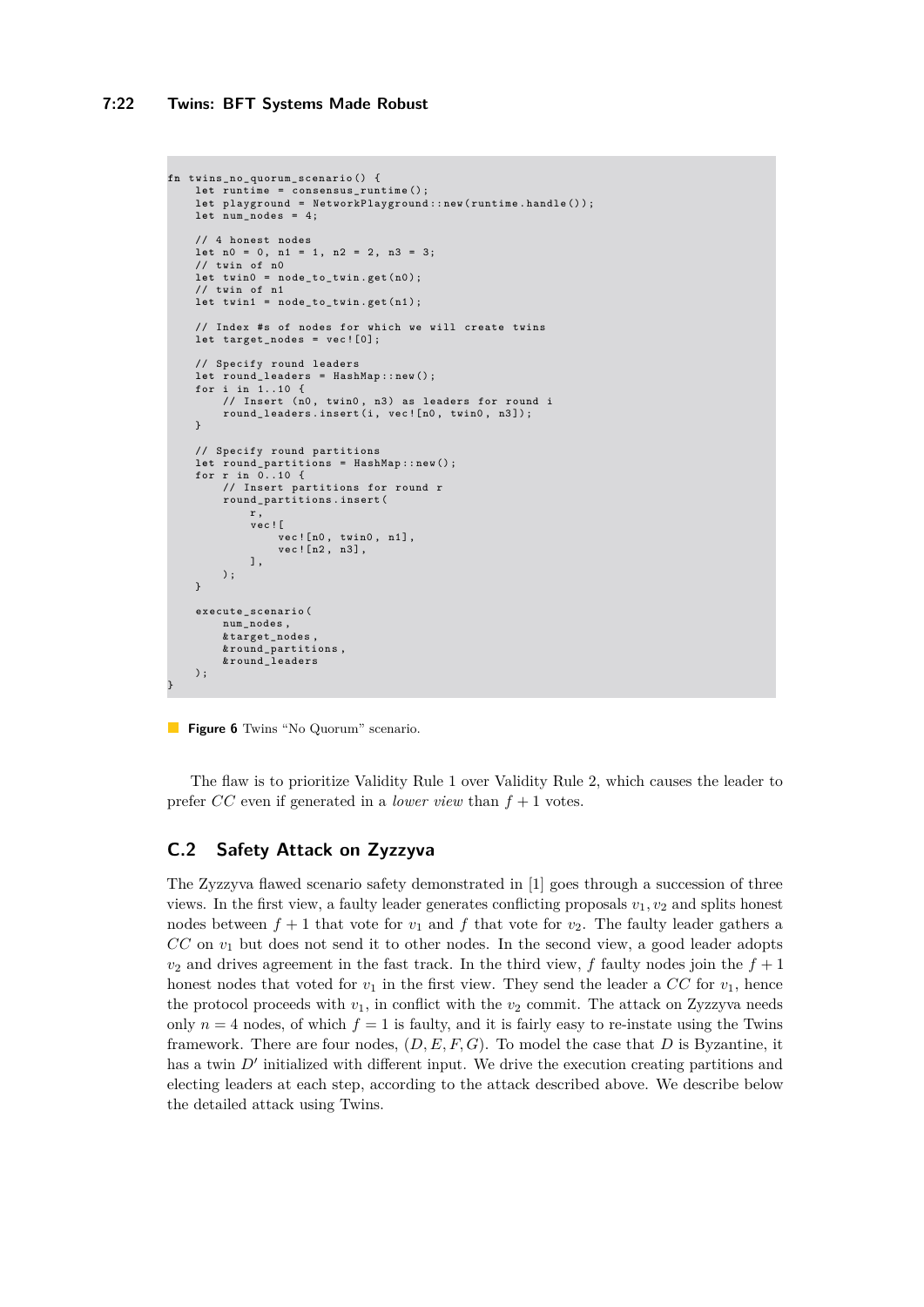**Step 1.** Initialize *D* and *D'* with different inputs  $v_1$  and  $v_2$ . **Step 2.** During View 1:

- Create the following partitions:  $P_1 = \{D, E, F\}$ ,  $P_2 = \{D', G\}$ .
- Let *D* run as leader for one round. *D* proposes  $v_1$  to  $P_1$  and gathers votes from  $P_1$ creating a *CC*.
- Create the following partitions:  $P_1 = \{E, F\}$ ,  $P_2 = \{D', G\}$ ,  $P_3 = \{D\}$ .
- $\blacksquare$  As a result, *D* does not get to share *CC* on  $v_1$  with *E* and *F*.
- Similarly, for one round let  $D'$  propose  $v_2$  to  $P_2$  and gather votes from  $P_2$ .

**Step 3.** Delay all messages until a new view starts. View 2:

- Create the following partitions:  $P_1 = \{D', E, \underline{G}\}, P_2 = \{D, F\}.$
- Run *G* as leader, and let it collect (NEW-VIEW) messages from  $D'$  and *E*. Using Validity Rule 2 (Appendix [C.1\)](#page-19-2),  $G$  decides to propose for  $v_2$ .
- Remove all partitions, i.e.,  $P = \{D, D', E, F, G\}.$
- $G$  proposes  $v_2$ , and collects votes from everyone. This leads to a commit of  $v_2$ .

**Step 4.** Delay all further messages until new view starts. View 3:

- Create the following partitions:  $P_1 = \{D, \underline{E}, F\}, P_2 = \{D', G\}.$
- Run  $E$  as leader, and collect (NEW-VIEW) messages from  $D$  and  $F$ . Note that  $D$ sends the *CC* on *v*<sup>1</sup> (from view 1) to *E*. Using Validity Rule 1 (Appendix [C.1\)](#page-19-2), *E* decides to propose *v*1.
- $E$  proposes  $v_1$  to  $P_1$ , and gathers votes from *D*, *E* and *F* (who empty their local logs, undoing  $v_2$ ). This leads both *E* and *F* to commit  $v_1$ , a safety violation.

### <span id="page-22-0"></span>**D Detailed Liveness Attack on FaB**

We present a summary of FaB, and use Twins to reinstate a known liveness attack on FaB [\[1\]](#page-16-2). We use the notation described in Section [2.](#page-3-1)

#### **D.1 Summary of FaB**

FaB is a single-shot consensus protocol for the partial synchrony setting with  $n = 3f + 1$ .<sup>[7](#page-22-1)</sup>

A precursor to Zyzzyva, FaB is a view-based protocol with an optimistic fast track. A leader drives a decision in the fast track if all nodes vote for it, and in the two-phase track if  $2f + 1$  nodes vote for a  $(2f + 1)$  commit-certificate  $(CC)$ . When a new leader is elected, it picks a valid proposal that does not conflict with neither  $f + 1$  votes nor a  $CC$  in the previous view.

<span id="page-22-1"></span><sup>&</sup>lt;sup>7</sup> FaB is actually designed for a *parameterized* model with  $n = 3f + 2t + 1$ , with safety guaranteed against *f* Byzantine failures and fast track guaranteed against *t*. For brevity and uniformity, we ignore *t* here and set  $t = 0$ .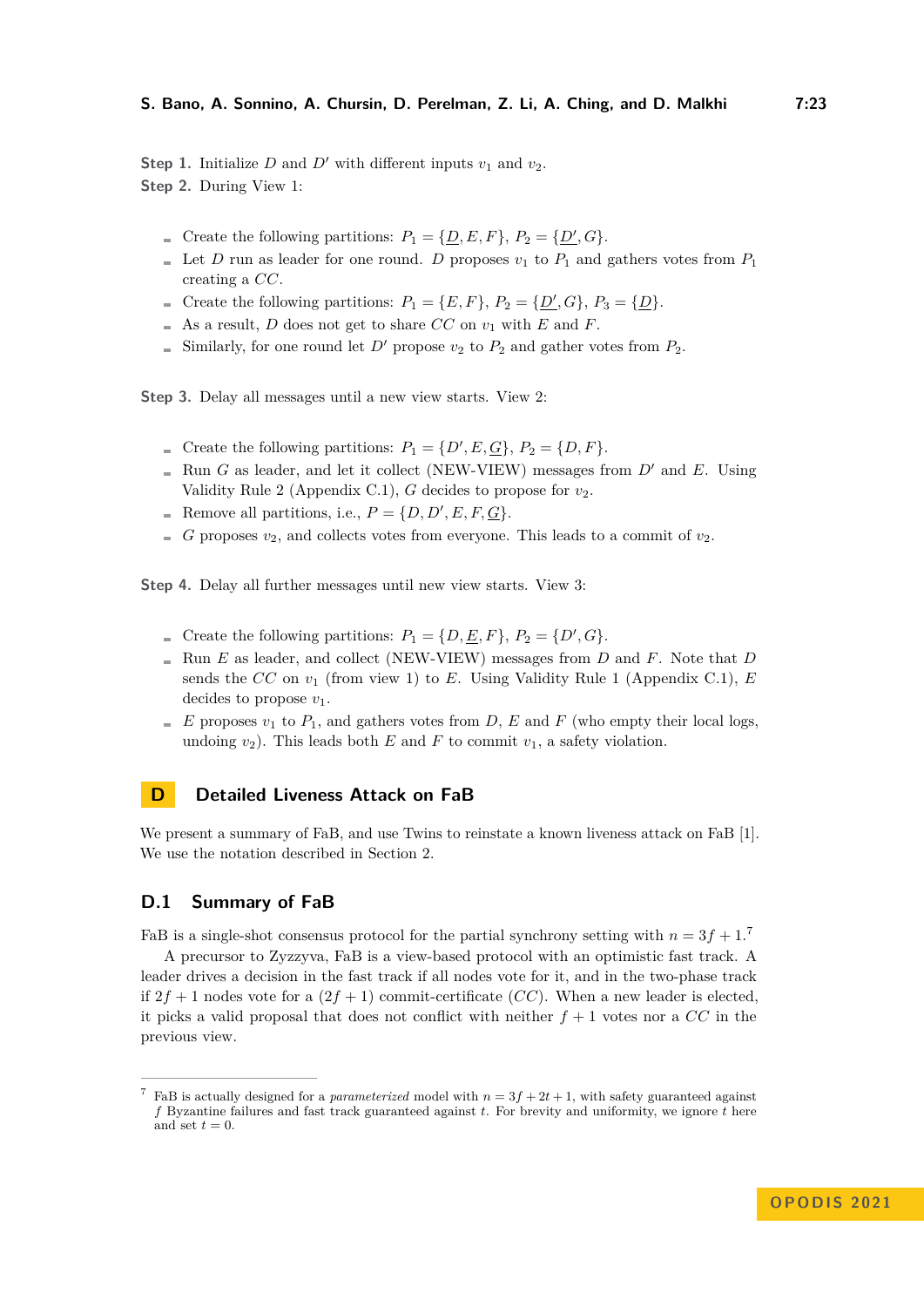#### **7:24 Twins: BFT Systems Made Robust**

### **D.2 Liveness Attack on FaB**

The (flawed) selection criterion above leads an execution in the following scenario to become stuck. A faulty leader equivocates and proposes  $v_1, v_2$  to  $2f + 1$  and f honest nodes, respectively. In transitioning to the next view, there is a commit-certificate for  $v_1$  and  $f + 1$ votes for  $v_1$  (including an equivocation by one faulty), hence neither is safe, and the new leader is stuck. The attack on FaB needs only  $n = 4$  nodes, of which  $f = 1$  is faulty, and it can be easily re-instated using Twins. There are four nodes,  $(A, B, C, D)$  with *D* as a Byzantine node, for which we create a twin  $D'$  initialized with different input. We describe below the attack using Twins.

**Step 1.** Initialize *D* and *D'* with different inputs  $v_1$  and  $v_2$ . **Step 2.** During View 1:

- Create the following partitions:  $P_1 = \{A, B, D\}$ ,  $P_2 = \{C, D'\}$
- Run *D* as leader for one round. *D* proposes  $v_1$  to  $P_1$  which decides to vote on  $v_1$ .
- Insert the following rule in  $P_1: (B, D) \to A$ . That is, the only messages allowed are those from *B* and *D*, to *A*.
- $D, A$  and *B* send their votes which only reach *A*. Thus, only *A* produces a *CC* for  $v_1$ .
- Meanwhile, the leader  $D'$  proposes  $v_2$  to  $P_2$ .
- **Step 3.** Delay all further messages until new view starts. Create the partitions:  $\{A, C, D'\}$ , {*B, D*}. Let the new leader *A* collect NEW-VIEW status messages from *P*1. These status messages block  $A$  from proposing both  $v_1$  and  $v_2$  due to the FaB proposal validity rule. The rule states that a proposal is valid if it does not conflict with neither  $f + 1$  votes nor a CC in the previous view, which is not the case for  $v_1$  (has a CC) and  $v_2$  (has  $f + 1$ votes) as described below:
	- From A, the NEW-VIEW message contains the value  $v_1$ , and a  $CC$  for it.
	- From *C*, the NEW-VIEW message contains the value  $v_2$ , and no *CC*.
	- From  $D'$ , the NEW-VIEW message contains the value  $v_2$ , and no  $CC$ .  $\overline{a}$

# <span id="page-23-0"></span>**E Detailed Liveness Attack on Sync HotStuff**

We present a summary of Sync HotStuff, and use Twins to reinstate the force-locking attack [\[23\]](#page-17-0) on a preliminary version of Sync HotStuff (which was fixed in an updated version). We use the notation described in Section [2.](#page-3-1)

### **E.1 Summary of Sync HotStuff**

The preliminary version of Sync HotStuff [\[2\]](#page-16-4) is an SMR solution in the synchronous model with  $n = 2f + 1$  parties.<sup>[8](#page-23-1)</sup>

In synchronous protocols like Sync HotStuff, nodes execute the protocol in terms of  $\Delta$ , which is the known bound assumed on maximal network transmission delay. Sync HotStuff operates in a view-by-view regime – in each view there is a designated leader which proposes

<span id="page-23-1"></span><sup>8</sup> The description here covers the first of three variants in that paper; two other variants are designed for slightly different synchrony assumptions, but the attacks on them are similarly covered by the Twins approach.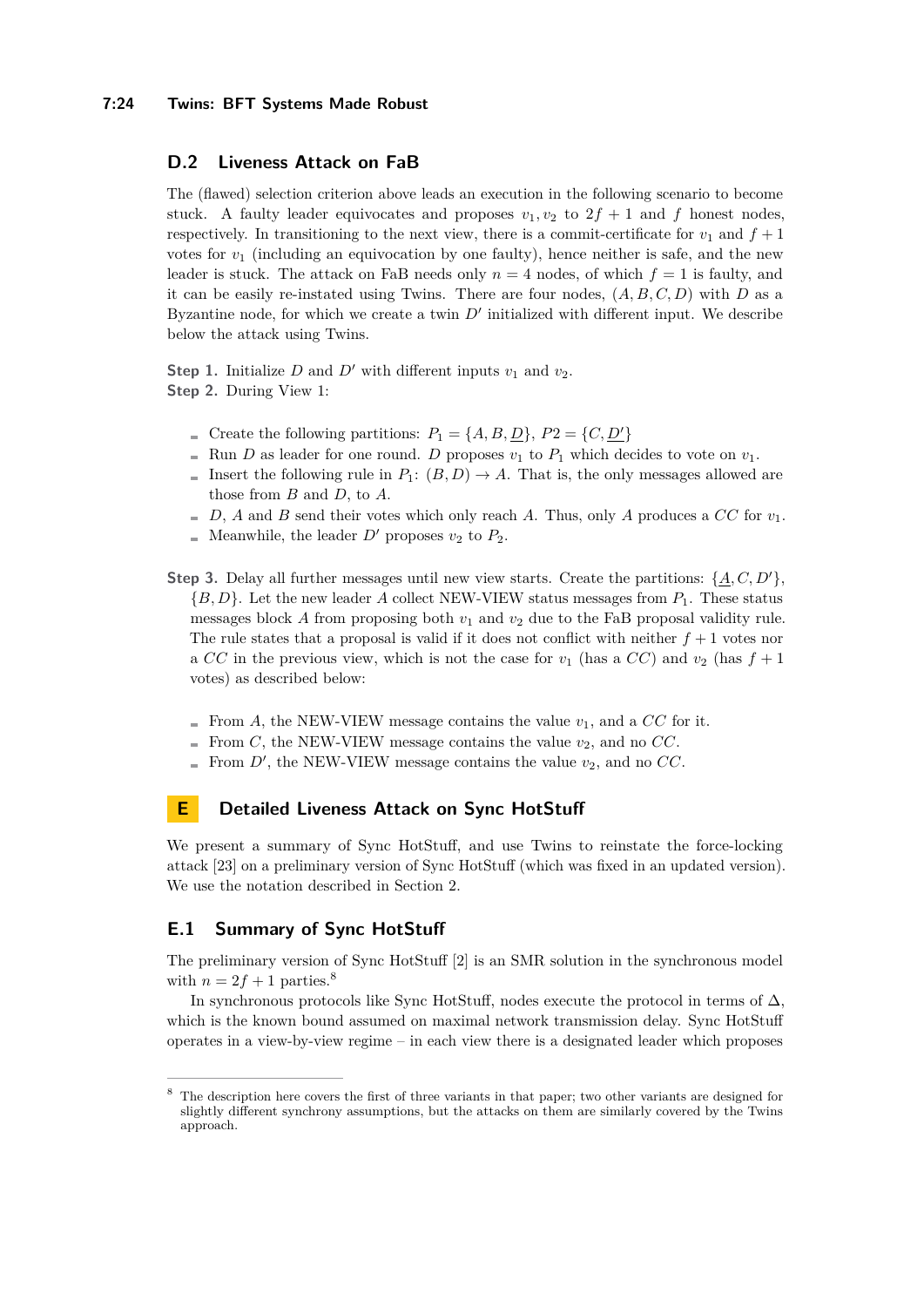values to nodes. If a node accepts the proposed value, it broadcasts its vote. A node creates a commit certificate  $(CC)$  for a proposed value if it receives  $f + 1$  votes on it. Nodes track the highest *CC*, and only vote on a proposed value if it: (*i*) extends the highest *CC* known to the node, and (*ii*) does not equivocate another value proposed for the same height.

A node creates and broadcasts a *blame* against a leader: (*i*) if the leader does not propose a value for 3∆, or (*ii*) the leader proposes an equivocating value. If a node observes *f* + 1 blames against the leader in the current view, it broadcasts the  $f + 1$  blames, then waits  $\Delta$ (to allow the blames to reach all honest nodes), and moves to the new view. In the new view, it immediately sends the new leader the highest *CC* it knows of.

After a view change, the new leader waits for  $\Delta$  to receive node status messages (carrying the highest *CC* known to them). The leader then proposes a value that extends the highest *CC* from among the received status messages. Nodes proceed in the new view as previously described.

### **E.2 Implementing Synchrony Attacks in Twins**

Due to the synchronous settings and the nature of the attack which heavily leverages synchrony assumptions, in this case a Twins scheduler must control message delivery timing. More precisely, rather than only specifying whether a message is delivered to a party or dropped, attacks on synchronous protocols require the Twins scheduler to deliver messages to specific parties at specified times. While this is captured by the Twins approach, our current implementation (Section [5\)](#page-9-0) does not support this feature (this will be implemented in future Twins extensions).

Generally, we expect that the granularity of the scheduler timing can be fairly coarse. In particular, there is a known parameter  $\Delta$ , the bound presumed by the algorithm on message transmission delays and hard-coded into it. Indeed, the force-locking attack needs to deliver messages at 0*.*5∆ increments, e.g., at times 0*,* 0*.*5∆*,* ∆*,* 1*.*5∆*,* 2*.*0∆*, ..*. Therefore, a Twins network emulator could operate in discrete lock-step at 0*.*5∆ increments. With this capability in place, the force-locking attack can be re-instated in the Twins approach as described below.

### **E.3 Safety Attack on Sync HotStuff**

We now rebuild the force-locking attack on the preliminary version of Sync HotStuff using Twins. The crux of the attack is for a faulty leader to generate a last-minute proposal that reaches only half of the honest nodes. The other half trigger a view change, and now the system becomes split. The first half continues to commit the first leader proposal with "help" from Byzantine nodes. The second half starts a new view and fork the chain. This attack can be reinstated with Twins using 5 nodes (*A, B, C, D, E*), of which (*A, B*) are faulty and have twins  $(A', B')$ .

**Notation.** We extend the notation described in Section [2](#page-3-1) to capture message transmission in the synchronous setting as follows:  $S_t \stackrel{v}{\to} S'$ <sub>t'</sub> denotes the transmission of a value *v* from a set of nodes S that generate the value at time t, to a set of nodes S' that receive the value at time *t'*. If a value is broadcast, we use the  $\star$  symbol instead of a set: For example,  $S_t \xrightarrow{V} \star$ means that *S* broadcasts a value *v* at time *t*. Additionally, to highlight the "send" or "receive" action on a value, we use bold text on the left or right side of the arrow, respectively. For example,  $S_t \overset{v}{\rightarrow} S'$  means that *S* sends *v* to *S'* (message arrival time is not known).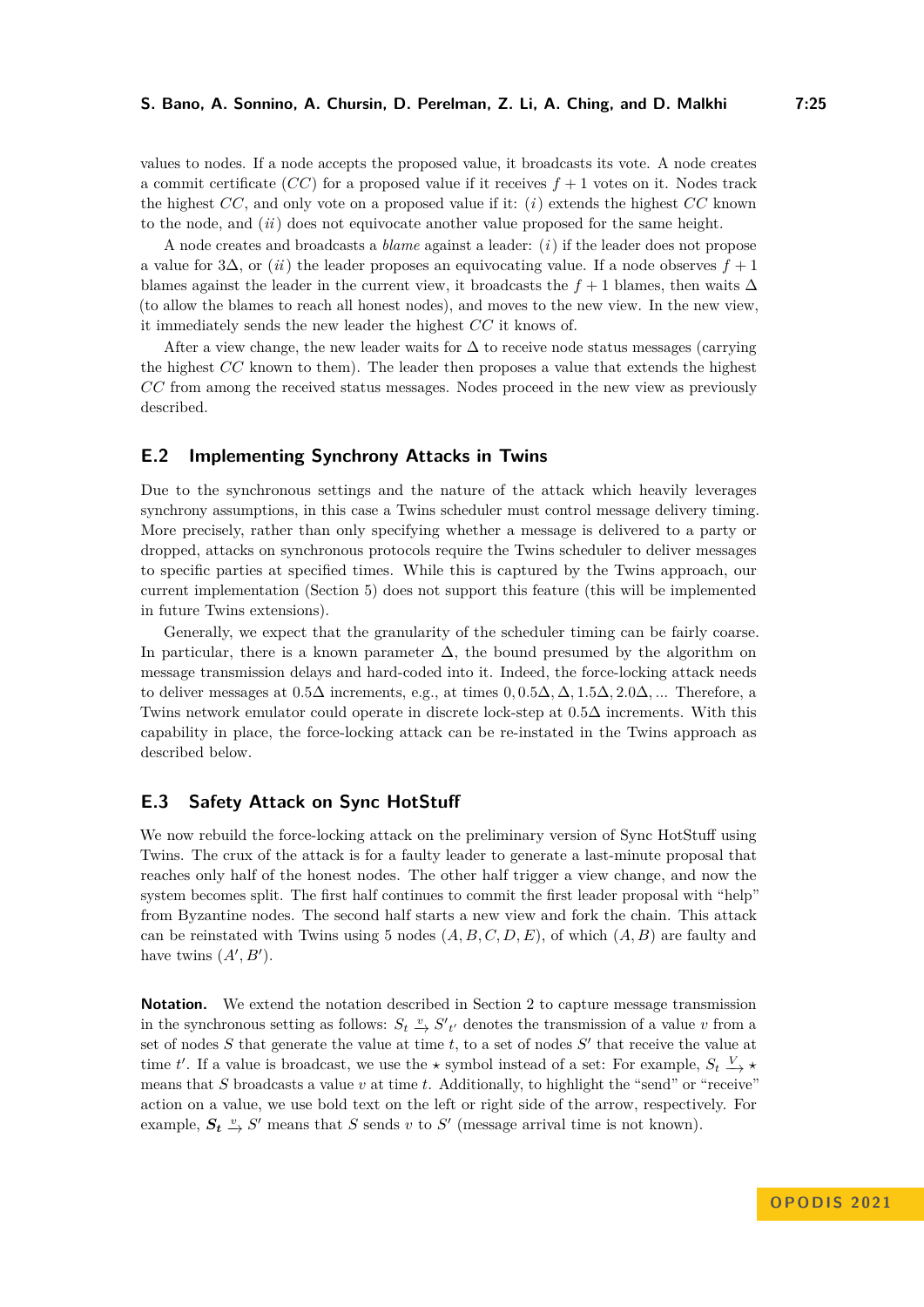To reinstate this attack with Twins, we deploy 5 nodes (*A, B, C, D, E*), of which (*A, B*) are faulty and have twins  $(A', B')$ . Here,  $n = 5$ ,  $f = 2$ , and quorum size is 3 (since synchronous BFT protocols tolerate *f* Byzantine nodes for  $n = 2f + 1$ . We describe below the detailed attack using Twins.

**At time 1***.***5∆:**

 $\overline{A}$  *A* is the leader, and broadcasts a proposal with *delay* = ∆ for the value *v*<sub>1</sub> which extends  $v_0$ .

 $(A)_{1.5\Delta} \xrightarrow{propose(v_1)} \star$ 

- **At time 2***.***5∆:**
	- $C$  receives  $V_1$ , and broadcasts its vote.

$$
A)_{1.5\Delta} \xrightarrow{propose(v_1)} (C)_{2.5\Delta}
$$
  

$$
(C)_{2.5\Delta} \xrightarrow{vote(v_1)} \star
$$

**At time 3∆:**

*D* blames *A* since it did not receive a proposal from *A* within 3∆. Twins  $(A', B')$  also did not receive a proposal from *A*, hence they also blame with *A*. (*D, A*′ *, B*′ ) broadcast their blames with  $delay = 0$ , receive  $f + 1$  blames from each other, and start waiting for  $\Delta$ .

$$
\begin{array}{l}(\boldsymbol{D},\boldsymbol{A'},\boldsymbol{B'})_{3\boldsymbol{\Delta}}\xrightarrow{blame(A)}\star\\ (\boldsymbol{D},\boldsymbol{A'},\boldsymbol{B'})_{3\boldsymbol{\Delta}}\xrightarrow{blame(A)}(\boldsymbol{D},\boldsymbol{A'},\boldsymbol{B'})_{3\boldsymbol{\Delta}}\end{array}
$$

**At time 3***.***5∆:**

*D* receives *C*'s vote on  $v_1$ , but it cannot create a *CC* on  $v_1$  since it has less than  $f + 1$ votes.

 $(C)_{2.5\Delta} \xrightarrow{vote(v_1)} (D)_{3.5\Delta}$ 

 $(A, B)$  broadcast their votes on  $v_1$ , which arrive at C with delay 0. As a result, C gathers  $f + 1$  votes on  $v_1$  and creates  $CC(v_1)$ .

 $(A, B)_{3.5\Delta} \xrightarrow{vote(v_1)} \star$  $(A, B)_{3.5\Delta} \xrightarrow{vote(v_1)} (C)_{3.5\Delta}$ 

**At time 4∆:**

*C* receives  $f + 1$  blame messages from  $(D, A', B')$ , broadcasts all blame messages, and starts waiting for  $\Delta$ .

$$
\frac{(D, A', B')_{3\Delta} \xrightarrow{blame(A)} (C)_{4\Delta}}{(C)_{4\Delta} \xrightarrow{blame(A)} \star}
$$

 $D$  has waited for  $\Delta$  since it quit the old view *w* with leader *A*, so it starts the next view  $w + 1$  and sends its highest commit certificate  $CC(V_0)$  along with  $f + 1$  blames on *A* to the next leader *B*, with  $delay = 0$ .

 $(D)$ **4∆**  $\xrightarrow{CC(v_0),blame(A)} (B)$ <sub>4</sub>∆

The new leader *B* receives  $CC(v_0)$  from *D* and  $f + 1$  blames on *A*, and broadcasts a proposal for value  $v_1'$  extending  $V_0$ . Note that *B* does not know about  $CC(v_1)$ .

$$
(D)_{4\Delta} \xrightarrow{CC(v_0),blame(A)} (B)_{4\Delta}
$$
  

$$
(B)_{4\Delta} \xrightarrow{propose(v_1')}\star
$$

*D* receives the proposal  $v_1'$  from *B*, and broadcasts its vote with delay  $\Delta$ , then it sets its commit timer to  $2\Delta$  and starts counting down.

$$
\begin{array}{c}\n(B)_{4\Delta} \xrightarrow{propose(v_1')}\n(D)_{4\Delta} \\
(D)_{4\Delta} \xrightarrow{vote(v_1')}\n\star\n\end{array}
$$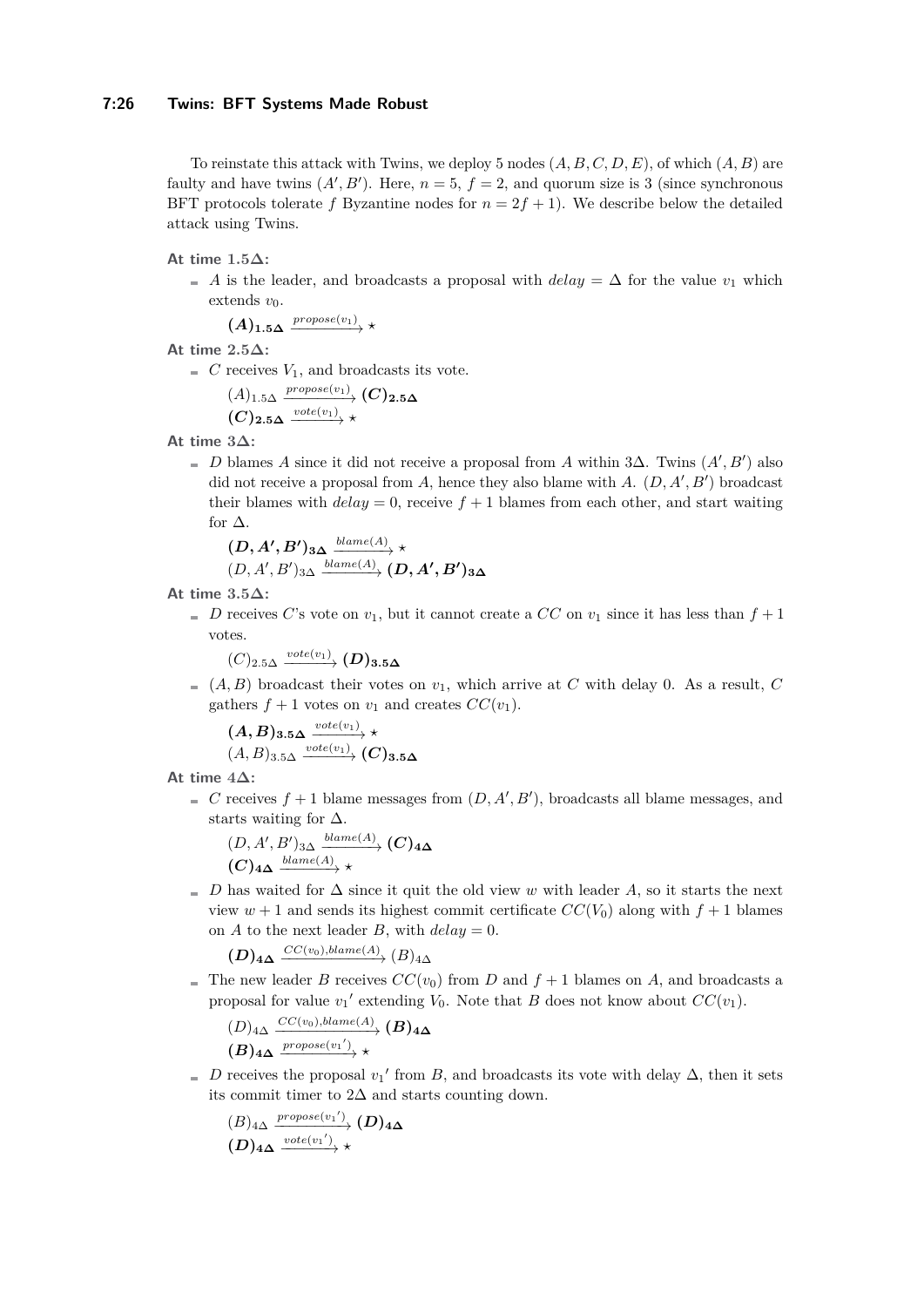**At time 4***.***5∆:**

*D* receives votes on  $v_1$  from  $(A, B)$ ; as it has now gathered  $f + 1$  votes on  $v_1$  it creates  $CC(v_1)$ . However, this certificate is too late, as we will see in the following steps.

 $(A, B)_{3.5\Delta} \xrightarrow{vote(v_1)} (D)_{4.5\Delta}$ 

**At time 5∆:**

 $C$  has waited for  $\Delta$  since it quit the old view with leader *A*, so it starts the next view  $w + 1$  and sends its highest certificate  $CC(v_1)$  to the new leader *B*.

 $(C)$ 5 $\Delta \xrightarrow{CC(v_1)} (B)$ 

*C* receives *D*'s vote on  $v_1'$  but does not vote since  $v_1'$  (which extends  $CC(v_0)$ ) does not extend its highest certificate  $CC(V_1)$ .

$$
(D)_{4\Delta} \xrightarrow{vote(v_1')} (C)_{5\Delta}
$$

**At time 6∆:**

- *D* commits  $v_1'$  since it finished waiting for 2∆ and observed no equivocation or blame in the view *w* + 1. However, *D*'s highest certificate is  $CC(v_1)$  (see time 4*.5* $\Delta$ ).
- Now if the current leader *B* goes offline, this will result in a view change to view  $w + 2$ and the new leader will extend the blockchain from the highest certificate from the previous view,  $CC(v_1)$ . But *D* has committed  $v_1'$  conflicting with  $v_1$ , hence safety is violated.

### <span id="page-26-0"></span>**F Attack on Fast-HotStuff**

We present a safety attack against Fast-HotStuff [\[15\]](#page-16-5) and express it using Twins.

# **F.1 Summary of Fast-HotStuff**

Fast-HotStuff is essentially HotStuff [\[32\]](#page-17-2) with a 2-phase commit rule. In the happy-path, if the leader of round *n* is successful, the leader of round  $n + 1$  performs the same protocol as HotStuff, namely, it collects a QC from previous round and embeds it in the *n* + 1 proposal. In the unhappy-path, if the leader of round *n* is unsuccessful, the protocol for leader  $n + x + 1$  $(x > 0)$  provides a proof in the  $n + x + 1$  proposal that it is using the highest QC from  $2f + 1$ validators. This proof incurs quadratic communication complexity. Moreover, Fast-HotStuff claims it does not require consecutive rounds in order to commit.

The benefits of Fast-HotStuff are twofold. It provides a fast 2-phase track for HotStuff whenever the leader is successful in obtaining a QC for the previous round (happy-path). Fast-HotStuff is also faster both in phases (2 phases instead of 3) and in getting to a scenario that guarantees progress, namely, it requires 3 consecutive honest leaders (instead of 4). Requiring a leader proof for the unhappy-path prevents a proposal that conflicts with an uncommitted and unlocked tail of a chain that already has a QC. Thus, dishonest leaders cannot intentionally slow down progress by overriding the latest tail.

Fast-HotStuff is however flawed as explained in Appendix [F.2.](#page-26-1)

### <span id="page-26-1"></span>**F.2 Safety Attack on Fast-HotStuff**

Figure [7](#page-27-0) illustrates the safety attack against Fast-HotStuff that we implement using Twins. There are four nodes (*A, B, C, D*) all of which are honest – the safety attack can be executed leveraging only network partitions. Blocks are represented by rectangles (which are annotated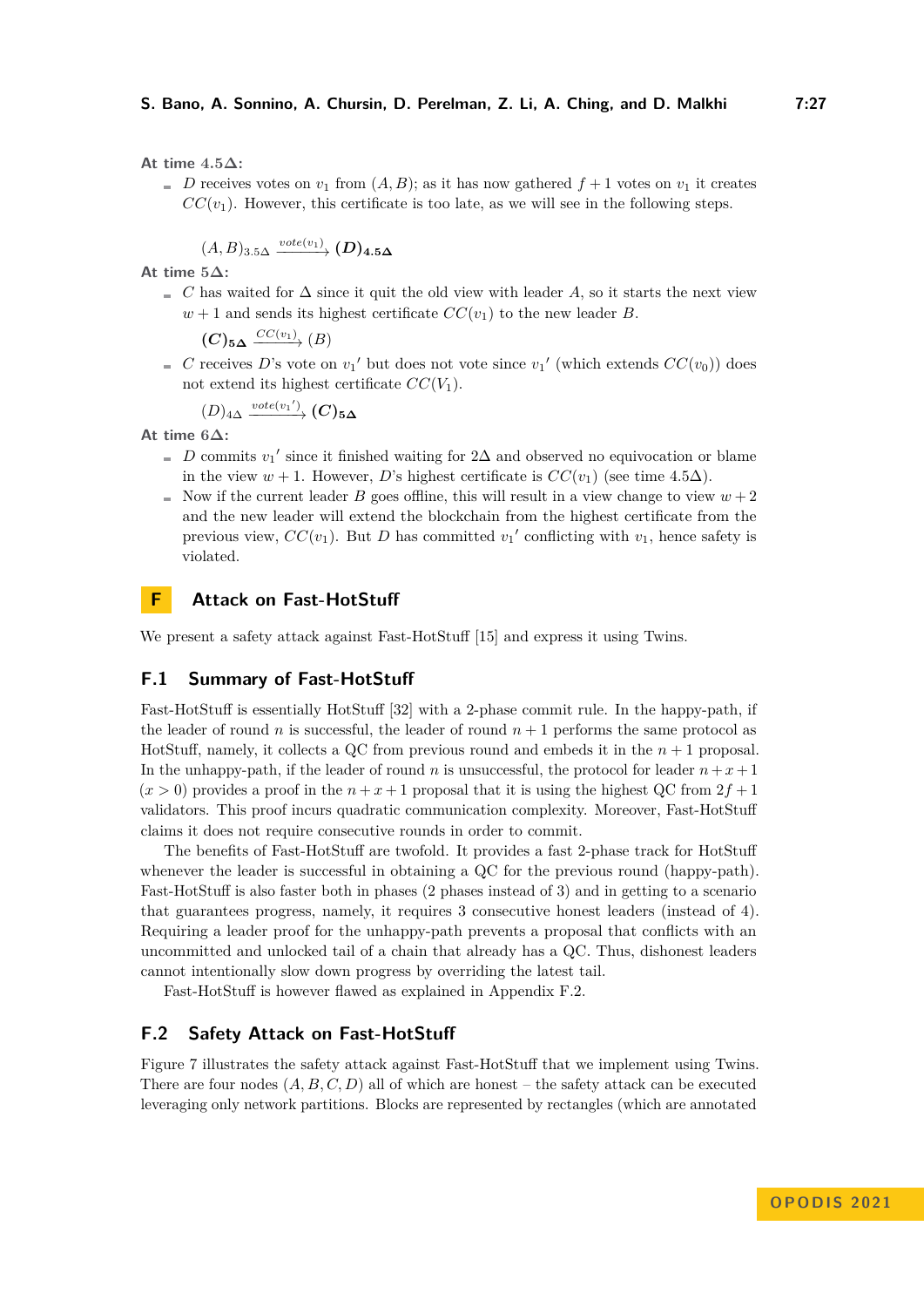<span id="page-27-0"></span>

**Figure 7** Example of safety attack on Fast-HotStuff.

with the nodes that receive the block). Block proposers are indicated as "authors". Diamonds refers to QCs (which are embedded into blocks). The arrows indicate the block that a QC refers to.

We execute the safety attack in 11 rounds starting at round 3 (rounds 2 carries QC for the genesis block).

**Round 3:** Initially there are no partitions, i.e.,  $P = \{A, B, C, D\}$ .

 $A$  proposes a block. Nodes send their votes on this proposal to the leader of the next round, node *A*.

**Round 4:**

 $A$  gathers votes from the previous round, forms a QC, and includes the QC in a new block proposal. Nodes send their votes on the new proposal to the leader of the next round, node *B*.

**Round 5:** Set node *B* as leader, i.e.,  $P = \{A, B, C, D\}$ .

- $B$  gathers votes from the previous round, forms a QC, and includes the QC in a new block proposal.
- For Create the following partitions:  $P_1 = \{A, C, D\}$  and  $P_2 = \{\underline{B}\}.$
- $\blacksquare$  The partitions prevent *B* from broadcasting the new block (and the newly formed QC it embeds). *B* is thus the only node knowing the QC certifying the block of round 4.
- $\blacksquare$  Nodes of  $P_1$  time out, and send a NEW-VIEW message to the leader of the next round (node *A*) containing their highest known QC.

**Round 6:** Set node *A* as leader, i.e.,  $P_1 = \{A, C, D\}$  and  $P_2 = \{B\}.$ 

- $A$  selects the highest QC from the NEW-VIEW messages (i.e., the QC certifying the block of round 3), and embeds it in a new block proposal. All nodes of *P*<sup>1</sup> vote on this proposal and send their votes to the leader of the next round (node *C*).
- **Round 7:** Set node *C* as leader, i.e.,  $P_1 = \{A, \underline{C}, D\}$  and  $P_2 = \{B\}.$ 
	- $C_{\text{g}}$  *C* gathers votes from the previous round, forms a QC, and includes the QC in a new block proposal.
	- For Create partitions:  $P_1 = \{A, B, D\}$  and  $P_2 = \{\underline{C}\}.$
	- $\blacksquare$  These partitions prevent *C* from broadcasting the new block (and the newly formed QC it embeds). *C* is thus the only node knowing the QC certifying the block of round 6.
	- $\blacksquare$  Nodes of  $P_1$  time out and send a NEW-VIEW message to the leader of the next round (node *B*) containing their highest known QC.

**Round 8:** Set node *B* as leader, i.e.,  $P_1 = \{A, \underline{B}, D\}$  and  $P_2 = \{C\}$ .

 $B$  selects the highest QC from the NEW-VIEW messages (i.e., the QC certifying the block of round 4, presented by *B*), and embeds it in a new block proposal. All nodes vote on this proposal and send their votes to the leader of the next round (node *B*).